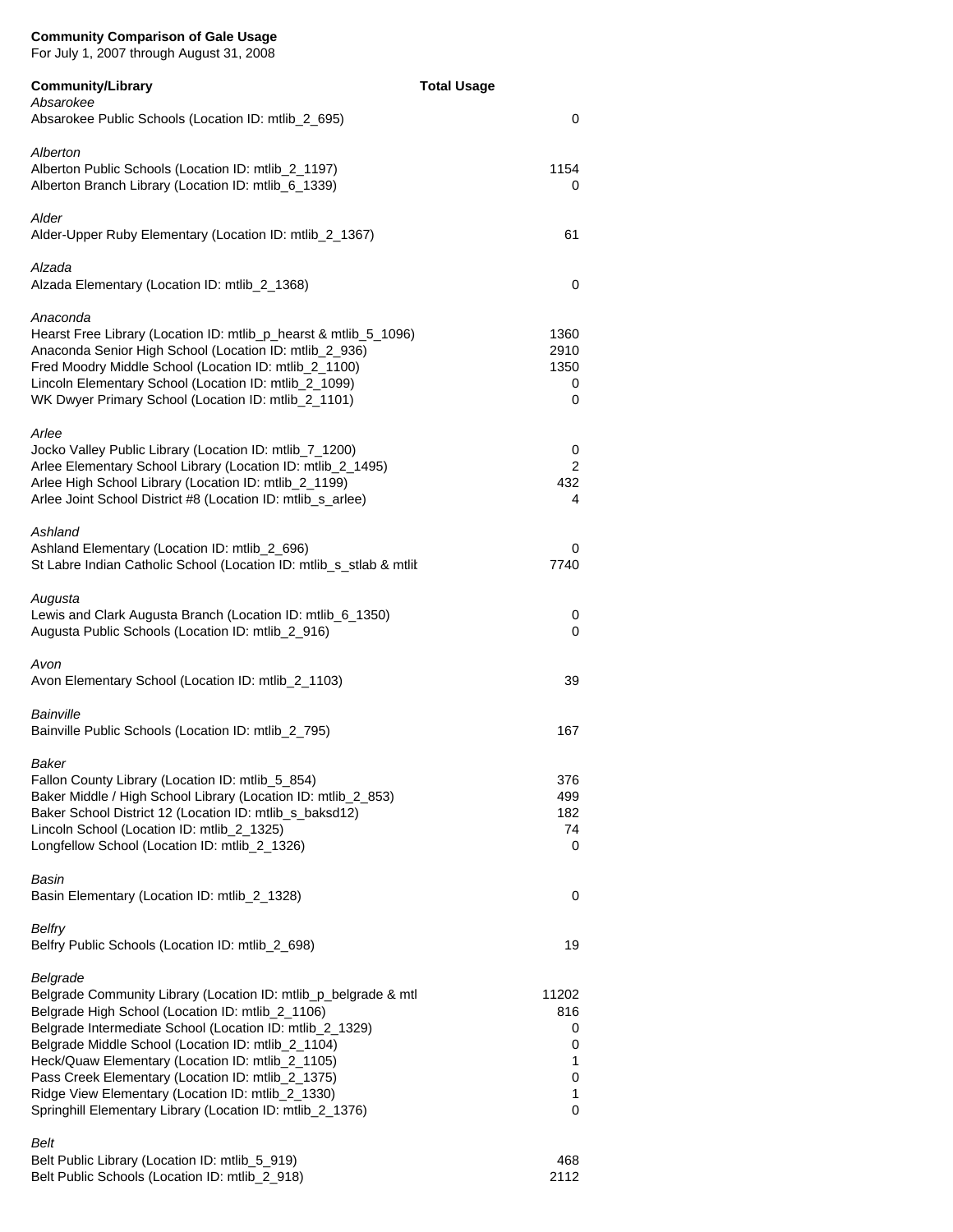| <b>Biddle</b><br>Biddle Elementary (Location ID: mtlib_2_1371)                                                                                                                                                                                                         | 0                                   |                     |                   |                     |
|------------------------------------------------------------------------------------------------------------------------------------------------------------------------------------------------------------------------------------------------------------------------|-------------------------------------|---------------------|-------------------|---------------------|
| <b>Big Sandy</b><br>Big Sandy Branch Library (Location ID: mtlib_6_997)<br>Big Sandy Public Schools (Location ID: mtlib_2_996)<br>Warrick Elementary Library (Location ID: mtlib_2_1372)                                                                               | 0<br>1824<br>0                      |                     |                   |                     |
| <b>Big Timber</b><br>Carnegie Library (MT) (Location ID: mtlib_p_crng & mtlib_5_700)<br>Big Timber Schools (K-8) Library (Location ID: mtlib_2_701)<br>McLeod Elementary (Location ID: mtlib_2_1374)<br>Sweet Grass County High School (Location ID: mtlib_s_sweetra & | 42679<br>86<br>$\mathbf 0$<br>11660 |                     |                   |                     |
| <b>Bigfork</b><br>Bigfork Branch Library (Location ID: mtlib_6_1286)<br>Bigfork Public High School Library (Location ID: mtlib_2_1563)<br>Big Fork Public Schools (Location ID: mtlib_s_bfrk & mtlib_2_1285<br>Swan River School (Location ID: mtlib_2_1284)           | 0<br>5574<br>251<br>0               |                     |                   |                     |
| <b>Billings</b><br>Ida Owen Dockery Library (Location ID: mtlib_1_783)<br>MSU - Billings Library (Location ID: mtlib_1_680 & mtlib_a_bl)<br>Paul M. Adams Memorial Library (Location ID: mtlib_1_729 & mtlib_a_rocky & mtlib_a_rockrpa)                                |                                     | 0<br>34397<br>61510 | 0<br>1505<br>4920 | 0<br>35902<br>66430 |
| Yellowstone Baptist College (Location ID: mtlib_a_ywsb)                                                                                                                                                                                                                |                                     | 0                   | 0                 | 0                   |
| Parmly Billings Library (Location ID: mtlib_p_parmly & mtlib_5_68:<br>Alkali Creek Elementary School (Location ID: mtlib_2_741)                                                                                                                                        | 58948<br>0                          |                     |                   |                     |
| Arrowhead Elementary School (Location ID: mtlib_2_692)                                                                                                                                                                                                                 | 0                                   |                     |                   |                     |
| Beartooth Elementary School (Location ID: mtlib_2_740)                                                                                                                                                                                                                 | 42                                  |                     |                   |                     |
| Bench Elementary School (Location ID: mtlib_2_691)<br>Big Sky Elementary School (Location ID: mtlib_2_687)                                                                                                                                                             | 0<br>29                             |                     |                   |                     |
| Billings Career Education Center (Location ID: mtlib_2_736)                                                                                                                                                                                                            | 6663                                |                     |                   |                     |
| Billings Central Catholic High School L (Location ID: mtlib_2_686)                                                                                                                                                                                                     | 357                                 |                     |                   |                     |
| Billings Public Schools District #2 (Location ID: mtlib_2_1499 & mt                                                                                                                                                                                                    | 1593                                |                     |                   |                     |
| Billings Senior High School (Location ID: mtlib_2_739)                                                                                                                                                                                                                 | 50820                               |                     |                   |                     |
| Billings West High School (Location ID: mtlib_2_737)<br>Bitterroot Elementary School (Location ID: mtlib_2_678)                                                                                                                                                        | 100645<br>0                         |                     |                   |                     |
| Blue Creek School Library (Location ID: mtlib_2_671)                                                                                                                                                                                                                   | 78                                  |                     |                   |                     |
| Boulder Elementary School (Location ID: mtlib_2_728)                                                                                                                                                                                                                   | 0                                   |                     |                   |                     |
| Broadwater Elementary School (Location ID: mtlib_2_731)                                                                                                                                                                                                                | 994                                 |                     |                   |                     |
| Burlington Elementary School (Location ID: mtlib_2_730)                                                                                                                                                                                                                | 1                                   |                     |                   |                     |
| Canyon Creek School (Location ID: mtlib_2_669)<br>Castle Rock Middle School (Location ID: mtlib_2_742)                                                                                                                                                                 | 126                                 |                     |                   |                     |
| Central Heights Elementary School (Location ID: mtlib_2_738)                                                                                                                                                                                                           | 0<br>0                              |                     |                   |                     |
| Eagle Cliffs Elementary School (Location ID: mtlib_2_780)                                                                                                                                                                                                              | 0                                   |                     |                   |                     |
| Elder Grove Elementary School (Location ID: mtlib_2_784)                                                                                                                                                                                                               | 1108                                |                     |                   |                     |
| Elysian School (Location ID: mtlib_2_676)                                                                                                                                                                                                                              | 0                                   |                     |                   |                     |
| Helen L. Bekken Library (Location ID: mtlib_2_675)                                                                                                                                                                                                                     | 3630                                |                     |                   |                     |
| Highland Elementary School (Location ID: mtlib_2_689)<br>IMC/Billings Public Schools (Location ID: mtlib_2_1561)                                                                                                                                                       | 0<br>68                             |                     |                   |                     |
| Independent Elementary School (Location ID: mtlib_2_781)                                                                                                                                                                                                               | 0                                   |                     |                   |                     |
| Lewis and Clark Middle School (Location ID: mtlib_2_734)                                                                                                                                                                                                               | 2585                                |                     |                   |                     |
| Lockwood Middle School Library (Location ID: mtlib_2_1562)                                                                                                                                                                                                             | 110                                 |                     |                   |                     |
| Lockwood Primary/Intermediate Library (Location ID: mtlib_2_677                                                                                                                                                                                                        | 0                                   |                     |                   |                     |
| McKinley Elementary School (Location ID: mtlib_2_674)<br>Meadowlark Elementary School (Location ID: mtlib_2_690)                                                                                                                                                       | 0<br>0                              |                     |                   |                     |
| Miles Avenue Elementary School (Location ID: mtlib_2_727)                                                                                                                                                                                                              | 0                                   |                     |                   |                     |
| Morin Elementary (Location ID: mtlib_2_1377)                                                                                                                                                                                                                           | 0                                   |                     |                   |                     |
| Newman Elementary School (Location ID: mtlib_2_668)                                                                                                                                                                                                                    | 0                                   |                     |                   |                     |
| Orchard Elementary School (Location ID: mtlib_2_670)                                                                                                                                                                                                                   | 0<br>49                             |                     |                   |                     |
| Pioneer Elementary School (Location ID: mtlib_2_778)<br>Poly Drive Elementary School (Location ID: mtlib_2_726)                                                                                                                                                        | 1403                                |                     |                   |                     |
| Ponderosa Elementary School (Location ID: mtlib_2_724)                                                                                                                                                                                                                 | 0                                   |                     |                   |                     |
| Rimrock Elementary School (Location ID: mtlib_2_725)                                                                                                                                                                                                                   | 0                                   |                     |                   |                     |
| Riverside Middle School (Location ID: mtlib_2_672)                                                                                                                                                                                                                     | 145                                 |                     |                   |                     |
| Rose Park Elementary School (Location ID: mtlib_2_732)                                                                                                                                                                                                                 | 7                                   |                     |                   |                     |
| Sandstone Elementary School (Location ID: mtlib_2_779)<br>Skyview High School Libary (Location ID: mtlib_2_782)                                                                                                                                                        | 0<br>61559                          |                     |                   |                     |
| St Francis Intermediate School Library (Location ID: mtlib_2_693)                                                                                                                                                                                                      | 0                                   |                     |                   |                     |
| St Francis Primary School Library (Location ID: mtlib_2_1596)                                                                                                                                                                                                          | 0                                   |                     |                   |                     |
| Washington Elementary School (Location ID: mtlib_2_694)                                                                                                                                                                                                                | 17                                  |                     |                   |                     |
|                                                                                                                                                                                                                                                                        |                                     |                     |                   |                     |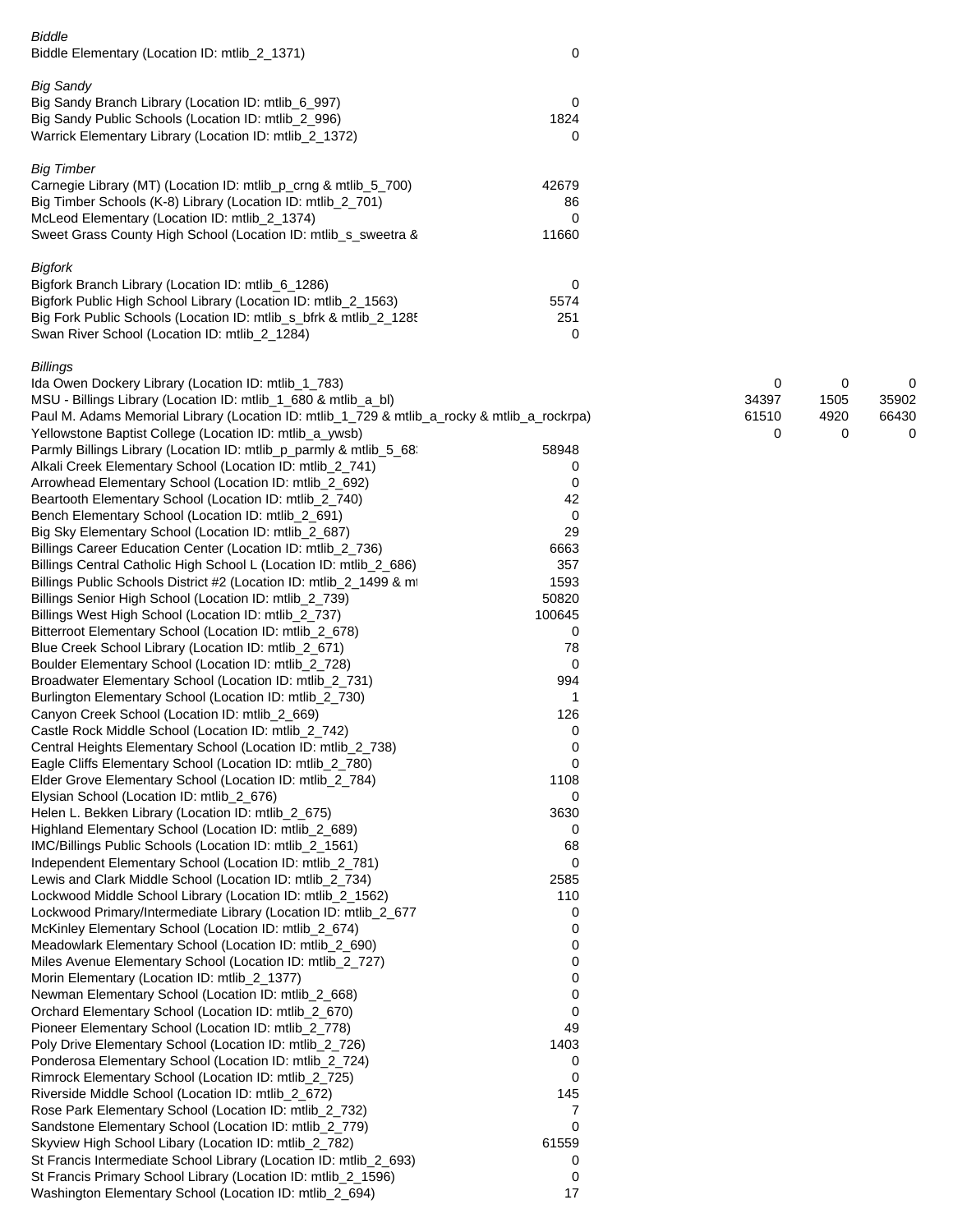| Will James Middle School (Location ID: mtlib_2_733)<br>Yellowstone Academy Library (Location ID: mtlib_2_785)                                                                                                                                                                                                                                                                                                                                                                                                                                                                                                                                                                                                                                                                                                                                                                                                                                                                                                                                                                                                                                                                                                                                                                      | 6799<br>45                                                                                                                      |
|------------------------------------------------------------------------------------------------------------------------------------------------------------------------------------------------------------------------------------------------------------------------------------------------------------------------------------------------------------------------------------------------------------------------------------------------------------------------------------------------------------------------------------------------------------------------------------------------------------------------------------------------------------------------------------------------------------------------------------------------------------------------------------------------------------------------------------------------------------------------------------------------------------------------------------------------------------------------------------------------------------------------------------------------------------------------------------------------------------------------------------------------------------------------------------------------------------------------------------------------------------------------------------|---------------------------------------------------------------------------------------------------------------------------------|
| Birney<br>Birney Elementary (Location ID: mtlib_2_1378)                                                                                                                                                                                                                                                                                                                                                                                                                                                                                                                                                                                                                                                                                                                                                                                                                                                                                                                                                                                                                                                                                                                                                                                                                            | 0                                                                                                                               |
| Bloomfield<br>Bloomfield Elementary (Location ID: mtlib_2_1379)                                                                                                                                                                                                                                                                                                                                                                                                                                                                                                                                                                                                                                                                                                                                                                                                                                                                                                                                                                                                                                                                                                                                                                                                                    | 0                                                                                                                               |
| Bonner<br>Bonner Public School (Location ID: mtlib_2_1202)<br>Potomac Elementary School (Location ID: mtlib_2_1201)<br>Potomac Schools (Location ID: mtlib_s_potomac)                                                                                                                                                                                                                                                                                                                                                                                                                                                                                                                                                                                                                                                                                                                                                                                                                                                                                                                                                                                                                                                                                                              | 0<br>1866<br>49                                                                                                                 |
| <b>Boulder</b><br>Boulder Community Library (Location ID: mtlib_5_1063)<br>Boulder Elementary School (Location ID: mtlib_2_1468)<br>Jefferson High School - MT (Location ID: mtlib_2_1062)                                                                                                                                                                                                                                                                                                                                                                                                                                                                                                                                                                                                                                                                                                                                                                                                                                                                                                                                                                                                                                                                                         | 138<br>0<br>18368                                                                                                               |
| <b>Box Elder</b><br>Stone Child College Library (Location ID: mtlib_1_1000)<br>Box Elder Public Schools (Location ID: mtlib_2_998)<br>Rocky Boy Elementary School (Location ID: mtlib_2_999)<br>Rocky Boy Jr/Sr High School (Location ID: mtlib_2_1494)                                                                                                                                                                                                                                                                                                                                                                                                                                                                                                                                                                                                                                                                                                                                                                                                                                                                                                                                                                                                                            | 20<br>518<br>0<br>1356                                                                                                          |
| Boyd<br>Boyd Elementary (Location ID: mtlib_2_1380)                                                                                                                                                                                                                                                                                                                                                                                                                                                                                                                                                                                                                                                                                                                                                                                                                                                                                                                                                                                                                                                                                                                                                                                                                                | 0                                                                                                                               |
| Bozeman<br>Montana Bible College Library (Location ID: mtlib_1_1161)<br>MSU Bozeman Library (Location ID: mtlib_a_bz & mtlib_1_1123)<br>Bozeman Public Library (Location ID: mtlib_p_boze & mtlib_5_112<br>Anderson Elementary School (Location ID: mtlib_2_1109)<br>Bozeman High School Berg Library (Location ID: mtlib_2_1120)<br>Bozeman Public School Dist. #7 Chief (Location ID: mtlib_s_boze)<br>Bridger Alternative School (Location ID: mtlib_2_1593)<br>Chief Joseph Middle School (Location ID: mtlib_2_1112)<br>Cottonwood Elementary School Library (Location ID: mtlib_2_133.<br>Emily Dickinson School (Location ID: mtlib_2_1119)<br>Hawthorne Elementary School (Location ID: mtlib_2_1114)<br>Heritage Christian School Library (Location ID: mtlib_2_1571)<br>Irving Elementary School (Location ID: mtlib_2_1122)<br>Lamotte Elementary School (Location ID: mtlib_2_1115)<br>Longfellow School (Location ID: mtlib_2_1113)<br>Malmborg Elementary (Location ID: mtlib_2_1334)<br>Monforton School (Location ID: mtlib_2_1116)<br>Morning Star School (Location ID: mtlib_2_1498)<br>Mount Ellis Academy (Location ID: mtlib_2_1118)<br>Sacajawea Middle School (Location ID: mtlib_2_1117)<br>Whittier Elementary School Library (Location ID: mtlib_2_1110) | 59<br>182214<br>23568<br>169<br>46747<br>1<br>0<br>0<br>0<br>0<br>0<br>1473<br>0<br>298<br>0<br>1<br>63<br>0<br>787<br>391<br>0 |
| <b>Brady</b><br>Knees Elementary (Location ID: mtlib_2_1387)<br>Brady Public Schools (Location ID: mtlib_2_920)                                                                                                                                                                                                                                                                                                                                                                                                                                                                                                                                                                                                                                                                                                                                                                                                                                                                                                                                                                                                                                                                                                                                                                    | 0<br>180                                                                                                                        |
| <b>Bridger</b><br>Bridger Public Library (Location ID: mtlib_5_702)<br>Bridger Public Schools (Location ID: mtlib_s_bridger)<br>Bridger Range Public Schools (Location ID: mtlib_2_703)                                                                                                                                                                                                                                                                                                                                                                                                                                                                                                                                                                                                                                                                                                                                                                                                                                                                                                                                                                                                                                                                                            | 66<br>0<br>0                                                                                                                    |
| <b>Broadus</b><br>Henry A Malley Memorial Library (Location ID: mtlib_5_855)<br>Broadus Public School (Location ID: mtlib_2_856)<br>Powder River County Dist. High School (Location ID: mtlib_s_pow                                                                                                                                                                                                                                                                                                                                                                                                                                                                                                                                                                                                                                                                                                                                                                                                                                                                                                                                                                                                                                                                                | 563<br>0<br>11856                                                                                                               |
| <b>Broadview</b><br>Broadview Public Schools (Location ID: mtlib_2_704)                                                                                                                                                                                                                                                                                                                                                                                                                                                                                                                                                                                                                                                                                                                                                                                                                                                                                                                                                                                                                                                                                                                                                                                                            | 0                                                                                                                               |
| <b>Brockton</b><br>Brockton Public Schools (Location ID: mtlib_2_796)                                                                                                                                                                                                                                                                                                                                                                                                                                                                                                                                                                                                                                                                                                                                                                                                                                                                                                                                                                                                                                                                                                                                                                                                              | 0                                                                                                                               |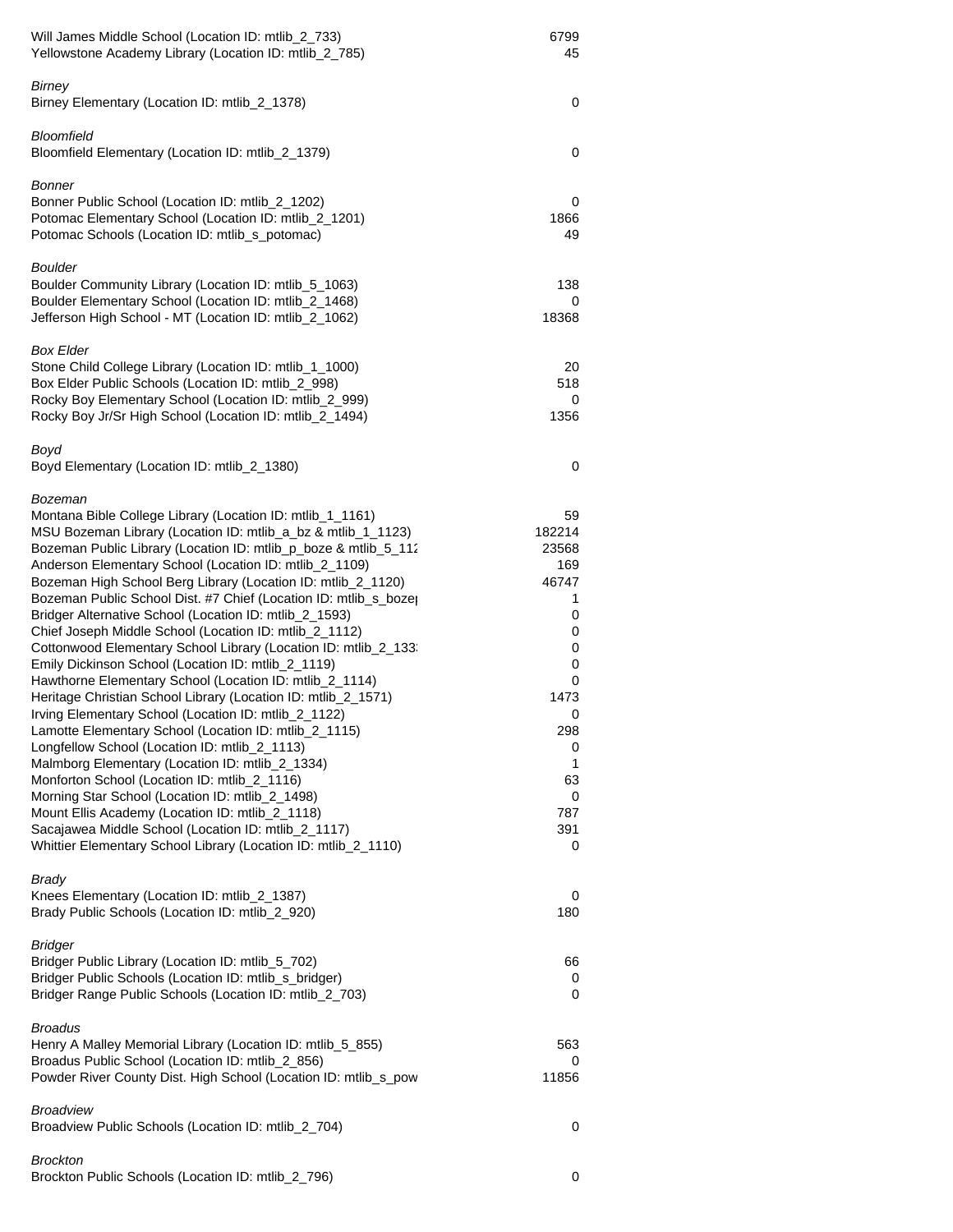| <b>Browning</b><br>Blackfeet Community College (Location ID: mtlib_1_928)<br>Medicine Springs Library (Location ID: mtlib_2_928)<br>Browning Branch Library (Location ID: mtlib_6_924)<br>Browning High School Library (Location ID: mtlib_2_926)<br>Browning Middle School (Location ID: mtlib_2_923)<br>K.W. Bergan School (Location ID: mtlib_2_927)<br>Napi Elementary Library (Location ID: mtlib_2_925)<br>Vina Chattin Media Center (Location ID: mtlib_2_921)<br>note: Medicine Springs is an academic library. Same as BCC?<br>Showing as a school at the moment                                                                                                                                                                                                                                                                                                                                           | 2077<br>37<br>0<br>3640<br>370<br>0<br>137<br>0                                          | 1765       | 312     | 2077       |
|---------------------------------------------------------------------------------------------------------------------------------------------------------------------------------------------------------------------------------------------------------------------------------------------------------------------------------------------------------------------------------------------------------------------------------------------------------------------------------------------------------------------------------------------------------------------------------------------------------------------------------------------------------------------------------------------------------------------------------------------------------------------------------------------------------------------------------------------------------------------------------------------------------------------|------------------------------------------------------------------------------------------|------------|---------|------------|
| Brusett<br>Pine Grove-Cap Rock Elementary (Location ID: mtlib_2_1384)                                                                                                                                                                                                                                                                                                                                                                                                                                                                                                                                                                                                                                                                                                                                                                                                                                               | 0                                                                                        |            |         |            |
| Busby<br>Northern Cheyenne Tribal Schools (Location ID: mtlib_2_705)                                                                                                                                                                                                                                                                                                                                                                                                                                                                                                                                                                                                                                                                                                                                                                                                                                                | 0                                                                                        |            |         |            |
| Butte<br>Montana Tech - Division of Technology (Location ID: mtlib_1_108.<br>Montana Tech Library (Location ID: mtlib_a_mtl & mtlib_a_mtlra &<br>Butte-Silver Bow Public Library (Location ID: mtlib_5_1079)<br>Butte Central High School (Location ID: mtlib_2_1091)<br>Butte High School (Location ID: mtlib_2_1080)<br>Butte School District #1 (Location ID: mtlib_s_butte)<br>East Middle School (Location ID: mtlib_2_1078)<br>Emerson Elementary School (Location ID: mtlib_2_1089)<br>Greeley Elementary School (Location ID: mtlib_2_1086)<br>Hillcrest Elementary School (Location ID: mtlib_2_1088)<br>Kennedy Elementary School (Location ID: mtlib_2_1090)<br>Margaret Leary Elementary School (Location ID: mtlib_2_1084)<br>Media Center Webster Complex (Location ID: mtlib_2_1081)<br>West Elementary School (Location ID: mtlib_2_1083)<br>Whittier Elementary School (Location ID: mtlib_2_1087) | 35<br>3769<br>10258<br>0<br>3599<br>16<br>0<br>9<br>0<br>0<br>924<br>1710<br>0<br>8<br>0 | 35<br>3715 | 0<br>54 | 35<br>3769 |
| <b>Bynum</b><br>Bynum Elementary School (Location ID: mtlib_2_929)                                                                                                                                                                                                                                                                                                                                                                                                                                                                                                                                                                                                                                                                                                                                                                                                                                                  | 1                                                                                        |            |         |            |
| Canyon Creek<br>Trinity Elementary Library (Location ID: mtlib_2_1386)                                                                                                                                                                                                                                                                                                                                                                                                                                                                                                                                                                                                                                                                                                                                                                                                                                              | 0                                                                                        |            |         |            |
| Cardwell<br>Cardwell Elementary School (Location ID: mtlib_2_1124)                                                                                                                                                                                                                                                                                                                                                                                                                                                                                                                                                                                                                                                                                                                                                                                                                                                  | 1                                                                                        |            |         |            |
| Carter<br>Carter Elementary (Location ID: mtlib_2_1388)                                                                                                                                                                                                                                                                                                                                                                                                                                                                                                                                                                                                                                                                                                                                                                                                                                                             | 0                                                                                        |            |         |            |
| Cascade<br>Wedsworth Memorial Library (Location ID: mtlib_5_931)<br>Cascade Public School (Location ID: mtlib_2_930 & mtlib_s_casca<br>Charlo                                                                                                                                                                                                                                                                                                                                                                                                                                                                                                                                                                                                                                                                                                                                                                       | 12<br>3631                                                                               |            |         |            |
| Charlo Public Schools (Location ID: mtlib_2_1203)                                                                                                                                                                                                                                                                                                                                                                                                                                                                                                                                                                                                                                                                                                                                                                                                                                                                   | 0                                                                                        |            |         |            |
| Chester<br>Liberty County (Location ID: mtlib_5_1001 & mtlib_p_chestrpa)<br>Chester Public School (Location ID: mtlib_s_chester & mtlib_2_10                                                                                                                                                                                                                                                                                                                                                                                                                                                                                                                                                                                                                                                                                                                                                                        | 1713<br>57                                                                               |            |         |            |
| Chinook<br>Blaine County Library (Location ID: mtlib_p_blainera & mtlib_5_10<br>Bear Paw Elementary (Location ID: mtlib_2_1432)<br>Chinook Public Schools (Location ID: mtlib_s_chinookp & mtlib_2<br>Cleveland-Lone Tree Elementary (Location ID: mtlib_2_1389)                                                                                                                                                                                                                                                                                                                                                                                                                                                                                                                                                                                                                                                    | 713<br>0<br>133<br>0                                                                     |            |         |            |
| Choteau<br>Choteau/Teton Public Library (Location ID: mtlib_5_933)<br>Choteau Public Schools (Location ID: mtlib_2_932)                                                                                                                                                                                                                                                                                                                                                                                                                                                                                                                                                                                                                                                                                                                                                                                             | 1720<br>0                                                                                |            |         |            |
| Circle<br>George McCone Memorial County Library (Location ID: mtlib_5_7                                                                                                                                                                                                                                                                                                                                                                                                                                                                                                                                                                                                                                                                                                                                                                                                                                             | 284                                                                                      |            |         |            |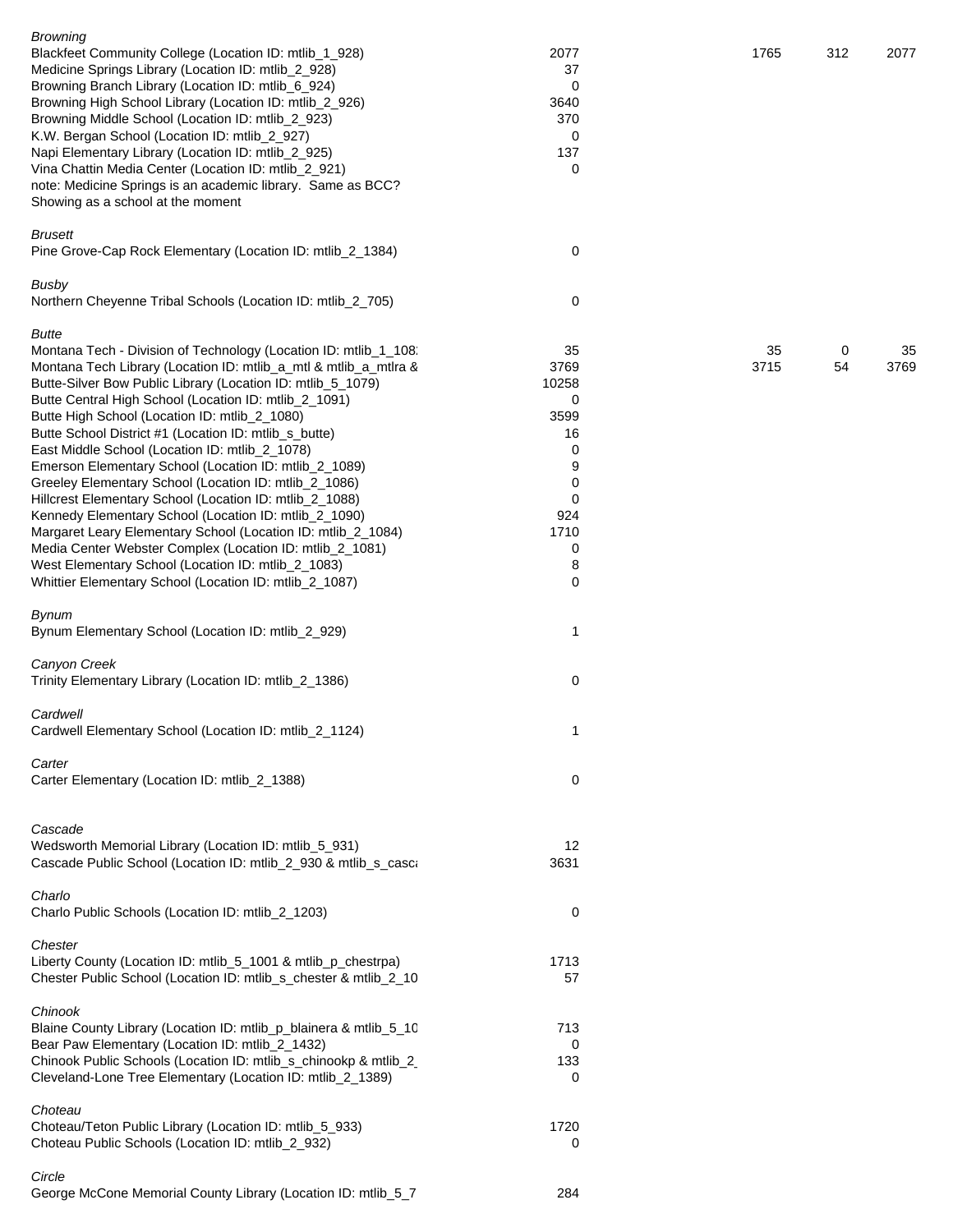| Circle Public Schools (Location ID: mtlib_2_798)                                                                                                                                                                                                                                                                                                                                                                                               | 0                                       |
|------------------------------------------------------------------------------------------------------------------------------------------------------------------------------------------------------------------------------------------------------------------------------------------------------------------------------------------------------------------------------------------------------------------------------------------------|-----------------------------------------|
| Clancy<br>Clancy Community Library (Location ID: mtlib_6_1572) - may not<br>Clancy Elementary School (Location ID: mtlib_2_1065)                                                                                                                                                                                                                                                                                                               | 0<br>0                                  |
| Clinton<br>Clinton Elementary School (Location ID: mtlib_2_1204)                                                                                                                                                                                                                                                                                                                                                                               | 0                                       |
| Clyde Park<br>Shields Valley High School Library (Location ID: mtlib_2_1335)                                                                                                                                                                                                                                                                                                                                                                   | 632                                     |
| Cohagen<br>Cohagen Elementary (Location ID: mtlib_2_1390)                                                                                                                                                                                                                                                                                                                                                                                      | 84                                      |
| Colstrip<br>Bicentennial Library of Colstrip (Location ID: mtlib_6_862)<br>Colstrip High School (Location ID: mtlib_2_858 & mtlib_s_colhigh)<br>Frank Brattin Middle School (Location ID: mtlib_2_860)<br>Isabel Bills Elementary School (Location ID: mtlib_s_ibillses)<br>Pine Butte Elementary School (Location ID: mtlib_2_861)                                                                                                            | 167<br>7955<br>0<br>0<br>0              |
| Columbia Falls<br>Columbia Falls Branch Library (Location ID: mtlib_6_1293)<br>Canyon Elementary School Library (Location ID: mtlib_2_1500)<br>Columbia Falls High School (Location ID: mtlib_2_1291)<br>Columbia Falls Jr High School (Location ID: mtlib_2_1292)<br>Deer Park Schools (Location ID: mtlib_2_1289)<br>Glacier Gateway Elementary School (Location ID: mtlib_s_glacges<br>Ruder Elementary Library (Location ID: mtlib_2_1288) | 3<br>0<br>7266<br>3745<br>0<br>804<br>0 |
| Columbus<br>Stillwater County Library (Location ID: mtlib_p_stillwat & mtlib_5_7<br>Columbus School District 6 (Location ID: mtlib_s_columbus)<br>Columbus High School (Location ID: mtlib_2_707)                                                                                                                                                                                                                                              | 495<br>138<br>14240                     |
| Condon<br>Swan Valley Branch Library (Location ID: mtlib_6_1206)<br>Swan Valley Elementary School Library (Location ID: mtlib_2_120                                                                                                                                                                                                                                                                                                            | 1<br>65                                 |
| Conrad<br>Conrad Public Library (Location ID: mtlib_5_934)<br>Conrad Public Schools (Location ID: mtlib_2_935)<br>Conrad High School Library (Location ID: mtlib_2_1336)<br>Miami Elementary (Location ID: mtlib_2_1391)                                                                                                                                                                                                                       | 3722<br>393<br>0<br>0                   |
| Cooke City<br>Cooke City Elementary (Location ID: mtlib_2_1392)                                                                                                                                                                                                                                                                                                                                                                                | 0                                       |
| Corvallis<br>Corvallis High School Library (Location ID: mtlib_s_corvalli & mtlib<br>Corvallis Middle School Library (Location ID: mtlib_2_1501)<br>Corvallis Primary Library (Location ID: mtlib_2_1208)                                                                                                                                                                                                                                      | 2601<br>0<br>0                          |
| Craig<br>Craig Elementary (Location ID: mtlib_2_1463)                                                                                                                                                                                                                                                                                                                                                                                          | 0                                       |
| Crow Agency<br>Little Big Horn College (Location ID: mtlib_1_709 & mtlib_a_little)<br>Crow Agency Elementary School (Location ID: mtlib_2_708)                                                                                                                                                                                                                                                                                                 | 1277<br>0                               |
| Culbertson<br>Culbertson Public Library (Location ID: mtlib_6_800)<br>Culbertson Public School (Location ID: mtlib_2_799)                                                                                                                                                                                                                                                                                                                      | 0<br>0                                  |
| Custer<br>Custer Public Schools (Location ID: mtlib_2_710)                                                                                                                                                                                                                                                                                                                                                                                     | 2005                                    |
| Cut Bank<br>Glacier County Library (Location ID: mtlib_5_938)<br>Cut Bank Elementary School (Location ID: mtlib_2_939)                                                                                                                                                                                                                                                                                                                         | 326<br>160                              |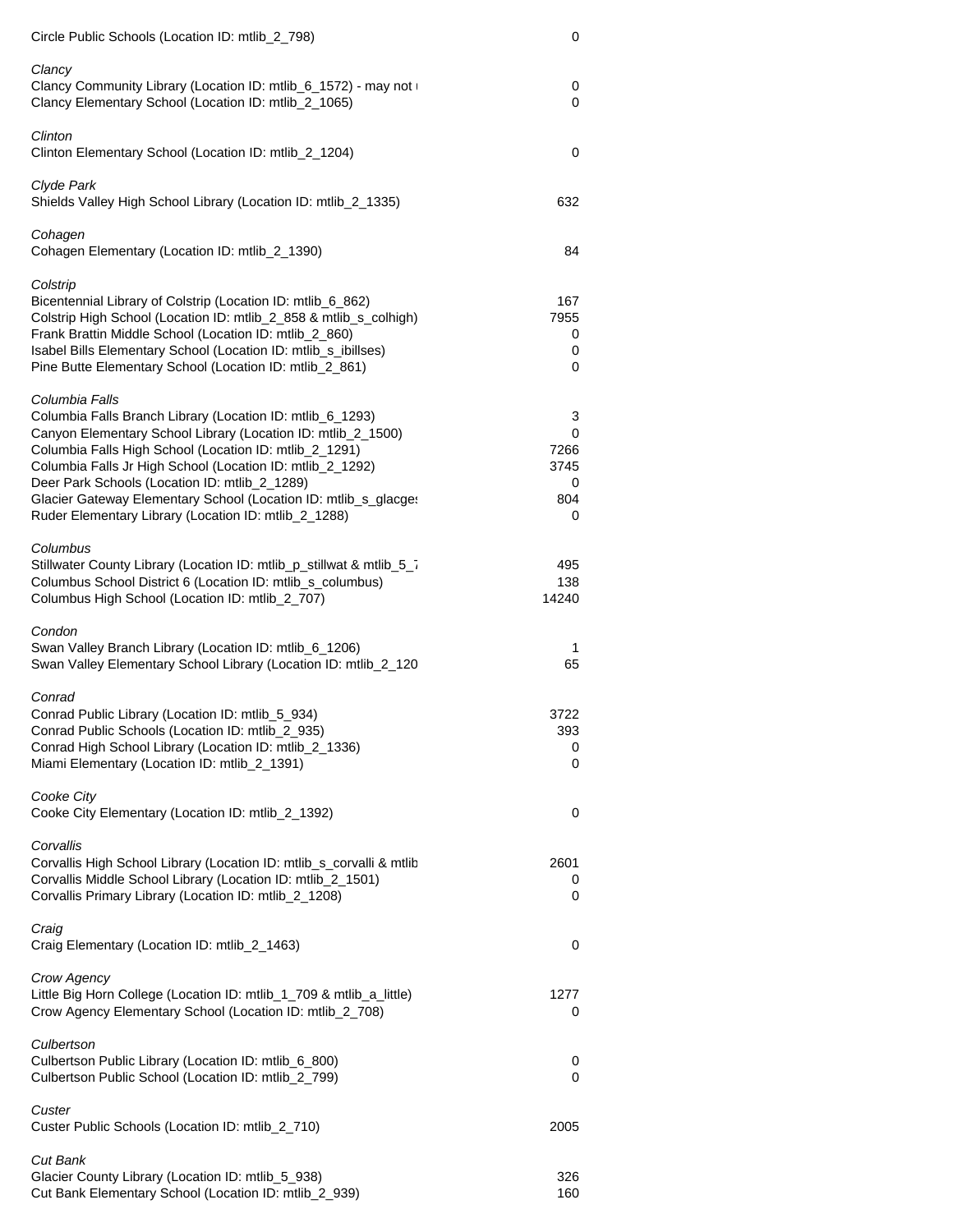Cut Bank High School (Location ID: mtlib\_2\_940) 10444 Cut Bank Middle School (Location ID: mtlib\_2\_937) 17 Mountain View Elementary School (Location ID: mtlib\_2\_1393) 0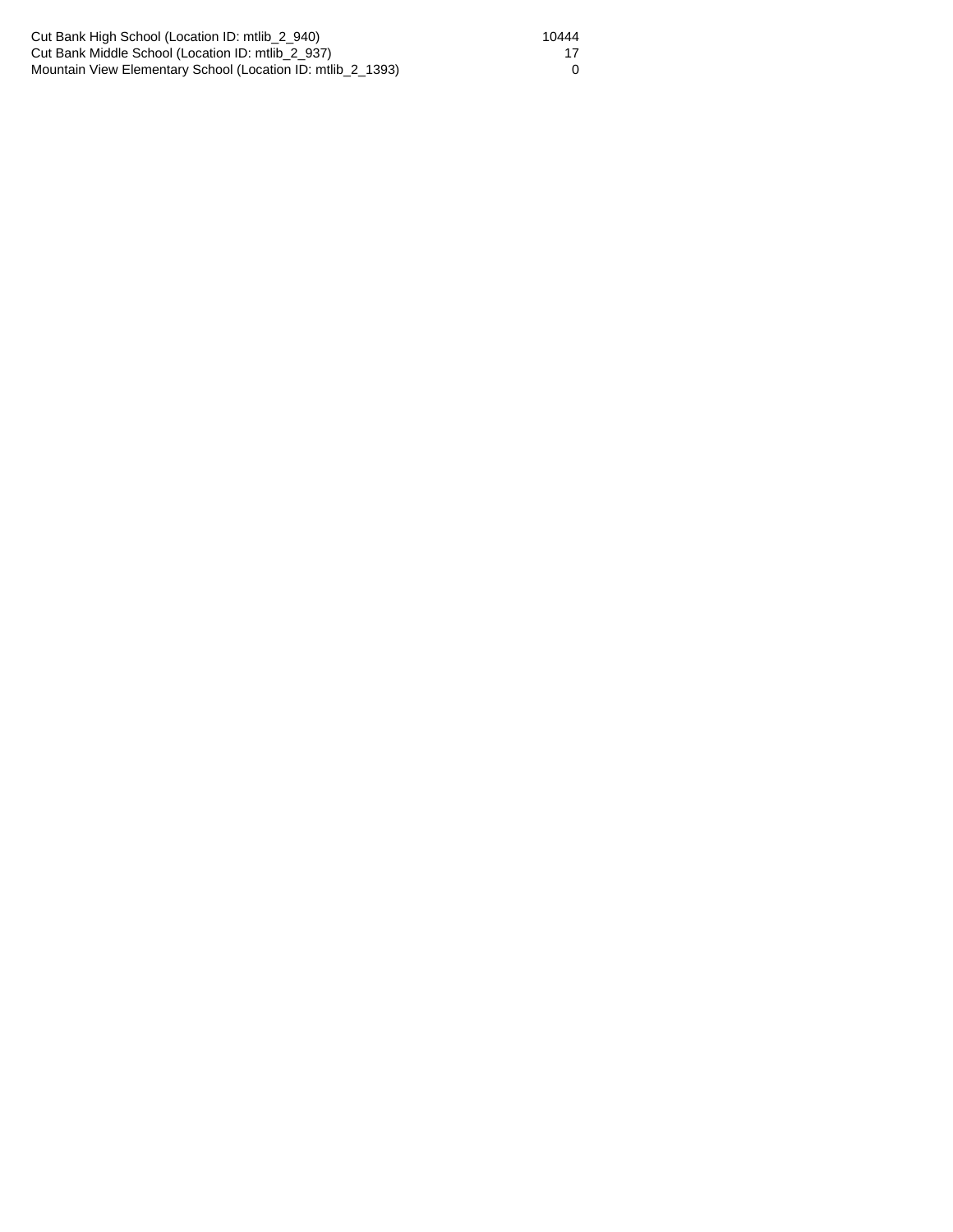For July 1, 2007 through August 31, 2008

| <b>Community/Library</b>                                                                                                                                                                                                                                                                                                                                                                          | In House Usage                            | <b>Remote Usage</b>                  | <b>Total Usage</b>                          |
|---------------------------------------------------------------------------------------------------------------------------------------------------------------------------------------------------------------------------------------------------------------------------------------------------------------------------------------------------------------------------------------------------|-------------------------------------------|--------------------------------------|---------------------------------------------|
| Darby<br>Darby Community Public Library (Location ID: mtlib_<br>Darby Public Schools (Location ID: mtlib_2_1210)                                                                                                                                                                                                                                                                                  | 71<br>0                                   | 21<br>3126                           | 92<br>3126                                  |
| Dayton<br>Dayton School Library (Location ID: mtlib_2_1605)<br>Upper W. Shore Elem./Dayton School Libr (Location                                                                                                                                                                                                                                                                                  | 0<br>0                                    | 0<br>0                               | 0<br>0                                      |
| Decker<br>Spring Creek Elementary Library (Location ID: mtlib                                                                                                                                                                                                                                                                                                                                     | 0                                         | 0                                    | 0                                           |
| Deer Lodge<br>William K Kohrs Memorial Library (Location ID: mtlib<br>Deer Lodge Schools (Location ID: mtlib 2 1125)<br>Powell County High School (Location ID: mtlib_2_11                                                                                                                                                                                                                        | 2472<br>1715<br>51                        | 100<br>341<br>3970                   | 2572<br>2056<br>4021                        |
| Denton<br>Denton Public Library (Location ID: mtlib_5_942)<br>Denton Public Schools (Location ID: mtlib_2_941)                                                                                                                                                                                                                                                                                    | 127<br>48                                 | 55<br>0                              | 182<br>48                                   |
| <b>Dillon</b><br>Carson Library - U of M Western (Location ID: mtlib_<br>Dillon City Library (Location ID: mtlib_p_dillon & mtlil<br>Beaverhead County High School (Location ID: mtlib<br>Dillon Middle School (Location ID: mtlib_2_1130)<br>Grant Elementary (Location ID: mtlib_2_1396)<br>Mary Innes School (Location ID: mtlib_2_1129)<br>Parkview Elementary School (Location ID: mtlib_2_1 | 8028<br>530<br>20<br>2078<br>73<br>0<br>0 | 0<br>0<br>5455<br>111<br>0<br>0<br>0 | 8028<br>530<br>5475<br>2189<br>73<br>0<br>0 |
| Divide<br>Divide Elementary (Location ID: mtlib_2_1398)                                                                                                                                                                                                                                                                                                                                           | 17                                        | 0                                    | 17                                          |
| Dixon<br>Dixon Elementary School (Location ID: mtlib_2_121.                                                                                                                                                                                                                                                                                                                                       | 0                                         | 17                                   | 17                                          |
| Dodson<br>Dodson Branch Library (Location ID: mtlib_6_1006)<br>Dodson Public Schools (Location ID: mtlib_2_1005)<br>Landusky Elementary (Location ID: mtlib_s_landuse                                                                                                                                                                                                                             | 0<br>0<br>0                               | 0<br>0<br>0                          | 0<br>0<br>0                                 |
| Drummond<br>Drummond School Community Library (Location ID:                                                                                                                                                                                                                                                                                                                                       | 1127                                      | 78                                   | 1205                                        |
| Dupuyer<br>Dupuyer Elementary (Location ID: mtlib_2_1400)                                                                                                                                                                                                                                                                                                                                         | 1                                         | 0                                    | 1                                           |
| Dutton<br>Dutton Public Library (Location ID: mtlib_5_946)<br>Dutton-Brady Public Schools (Location ID: mtlib_2_9                                                                                                                                                                                                                                                                                 | 0<br>0                                    | 0<br>0                               | 0<br>0                                      |
| East Glacier<br>East Glacier Park Branch (Location ID: mtlib_6_944)<br>East Glacier Park Elementary School (Location ID: n                                                                                                                                                                                                                                                                        | 0<br>0                                    | 0<br>0                               | 0<br>0                                      |
| East Helena<br>Lewis and Clark Library East Valley Bra (Location ID<br>East Valley Middle School (Location ID: mtlib_2_106<br>Eastgate Elementary School (Location ID: mtlib_2_1<br>Robert H. Radley School (Location ID: mtlib_2_1067                                                                                                                                                            | 0<br>0<br>0<br>87                         | 0<br>0<br>0<br>76                    | 0<br>0<br>0<br>163                          |
| Edgar<br>Edgar Elementary (Location ID: mtlib_2_1401)                                                                                                                                                                                                                                                                                                                                             | 0                                         | 0                                    | 0                                           |
| Ekalaka<br>Ekalaka Public Library (Location ID: mtlib_5_865)<br>Carter County High School (Location ID: mtlib_2_86<br>Ekalaka Elementary School Library (Location ID: mtl                                                                                                                                                                                                                         | 53<br>0<br>0                              | 19<br>0<br>0                         | 72<br>0<br>0                                |
| Elliston<br>Elliston Elementary (Location ID: mtlib_2_1403)                                                                                                                                                                                                                                                                                                                                       | 0                                         | 0                                    | 0                                           |
| Ennis<br>Madison Valley Public Library (Location ID: mtlib_5_<br>Ennis School District #52 (Location ID: mtlib_2_1136                                                                                                                                                                                                                                                                             | 3574<br>3                                 | 581<br>2                             | 4155<br>5                                   |
| Eureka<br>Eureka Branch Library (Location ID: mtlib_6_1296)<br>Eureka K-8 Libraries (Location ID: mtlib_2_1295)<br>Lincoln County High School (Location ID: mtlib_2_12                                                                                                                                                                                                                            | 0<br>57<br>11897                          | 0<br>0<br>85                         | 0<br>57<br>11982                            |
| Fairfield<br>Fairfield Public Library (Location ID: mtlib_5_949)<br>Fairfield Public Schools (Location ID: mtlib_2_948)<br>Golden Ridge Elementary (Location ID: mtlib_2_947                                                                                                                                                                                                                      | 2<br>1<br>0                               | 0<br>14749<br>0                      | 2<br>14750<br>0                             |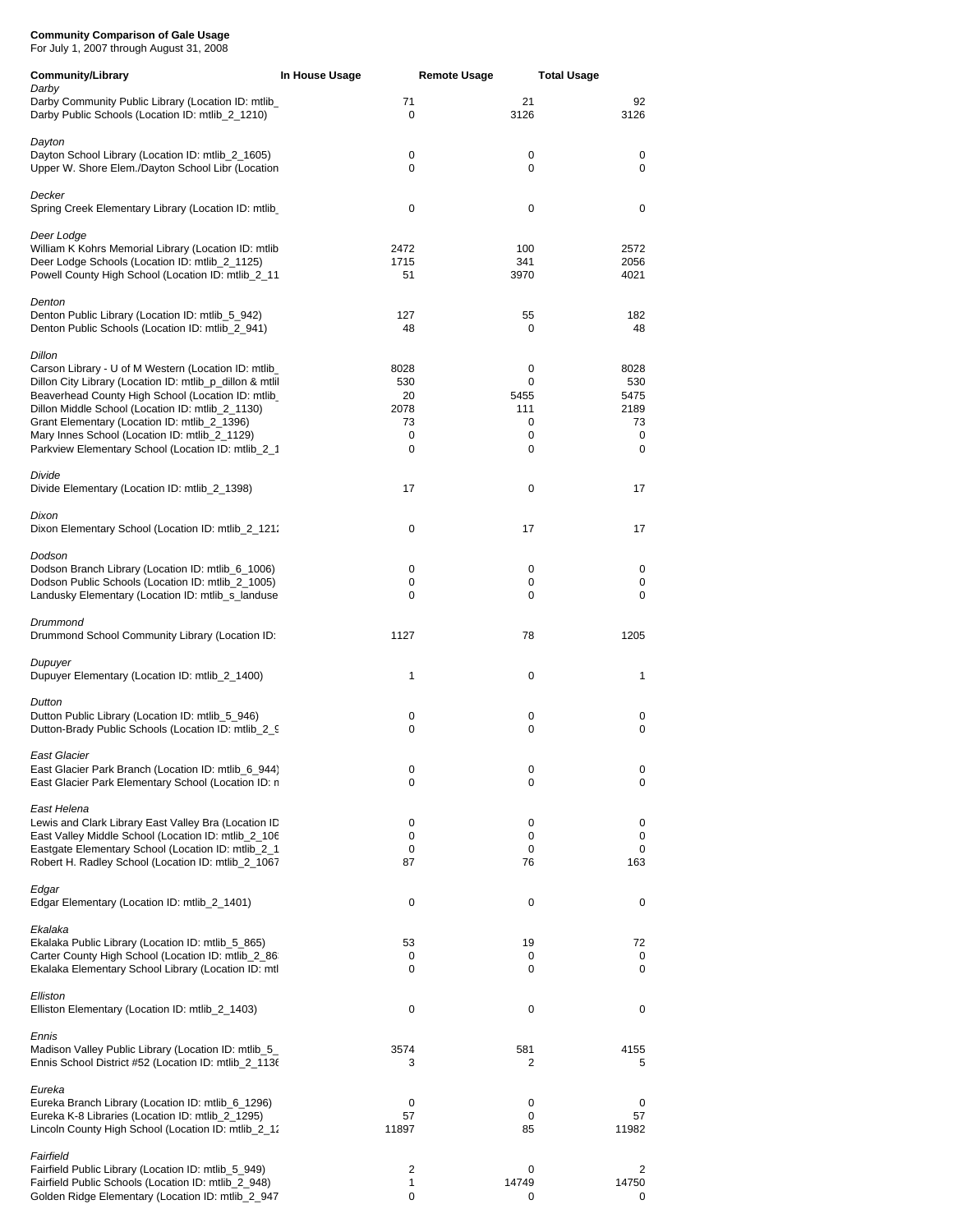| Greenfield Elementary School (Location ID: mtlib_2_                                                                                                                                                                                                                                                                                                                                                 | 0                                        | 0                                    | 0                                        |
|-----------------------------------------------------------------------------------------------------------------------------------------------------------------------------------------------------------------------------------------------------------------------------------------------------------------------------------------------------------------------------------------------------|------------------------------------------|--------------------------------------|------------------------------------------|
| Fairview<br>Fairview Public Schools (Location ID: mtlib_2_801)                                                                                                                                                                                                                                                                                                                                      | 2652                                     | 241                                  | 2893                                     |
| Fishtail<br>Fishtail Elementary (Location ID: mtlib_2_1404)                                                                                                                                                                                                                                                                                                                                         | 0                                        | 0                                    | 0                                        |
| Florence<br>Florence Carlton Public Schools (Location ID: mtlib_                                                                                                                                                                                                                                                                                                                                    | 0                                        | 5765                                 | 5765                                     |
| Floweree<br>Benton Lake Elementary (Location ID: mtlib_2_1338                                                                                                                                                                                                                                                                                                                                       | 0                                        | 0                                    | 0                                        |
| Forsyth<br>Rosebud County Library (Location ID: mtlib_5_867)<br>Forsyth Public Schools (Location ID: mtlib_2_866)                                                                                                                                                                                                                                                                                   | 863<br>3484                              | 112<br>554                           | 975<br>4038                              |
| <b>Fort Benton</b><br>Chouteau County Library (Location ID: mtlib_5_953)<br>Fort Benton Elementary School (Location ID: mtlib_2<br>Fort Benton Middle and H.S. Library (Location ID: m                                                                                                                                                                                                              | 175<br>0<br>0                            | 1<br>0<br>0                          | 176<br>0<br>0                            |
| <b>Fort Smith</b><br>Fort Smith School (Location ID: mtlib_2_1405)                                                                                                                                                                                                                                                                                                                                  | 0                                        | 0                                    | 0                                        |
| Fortine<br>Fortine Elementary School (Location ID: mtlib_2_129                                                                                                                                                                                                                                                                                                                                      | 0                                        | 0                                    | 0                                        |
| Frazer<br>Frazer Public Schools (Location ID: mtlib_2_804)<br>Lustre Christian High School (Location ID: mtlib_2_8<br>Lustre Elementary (Location ID: mtlib_2_1407)                                                                                                                                                                                                                                 | 0<br>0<br>0                              | 0<br>0<br>0                          | 0<br>0<br>0                              |
| Frenchtown<br>Frenchtown High School (Location ID: mtlib_s_frenc<br>Frenchtown K-8 Library (Location ID: mtlib_2_1217)                                                                                                                                                                                                                                                                              | 25187<br>483                             | 1005<br>391                          | 26192<br>874                             |
| Froid<br>Froid Branch Library (Location ID: mtlib_6_806)<br>Froid Public Schools (Location ID: mtlib_2_805)                                                                                                                                                                                                                                                                                         | 0<br>2                                   | 0<br>1081                            | 0<br>1083                                |
| Fromberg<br>Fromberg Public Schools (Location ID: mtlib_2_711)                                                                                                                                                                                                                                                                                                                                      | 0                                        | 552                                  | 552                                      |
| Galata<br>Galata Elementary School (Location ID: mtlib_2_954                                                                                                                                                                                                                                                                                                                                        | 0                                        | 0                                    | 0                                        |
| Gallatin Gateway<br>Gallatin Gateway Schools (Location ID: mtlib 2 113<br>Ophir Elementary/Big Sky Comm Lib (Location ID: n                                                                                                                                                                                                                                                                         | 0<br>1                                   | 0<br>531                             | 0<br>532                                 |
| Gardiner<br>Gardiner Public Schools (Location ID: mtlib_2_712)                                                                                                                                                                                                                                                                                                                                      | 1                                        | 345                                  | 346                                      |
| Geraldine<br>Geraldine Branch Library (Location ID: mtlib_6_955)<br>Geraldine Public Schools (Location ID: mtlib_2_956)                                                                                                                                                                                                                                                                             | 0<br>37                                  | 0<br>877                             | 0<br>914                                 |
| Garrison<br>Garrison Elementary (Location ID: mtlib_2_1408)                                                                                                                                                                                                                                                                                                                                         | 226                                      | 34                                   | 260                                      |
| Geyser<br>Geyser Public Schools (Location ID: mtlib_2_957)                                                                                                                                                                                                                                                                                                                                          | 400                                      | 84                                   | 484                                      |
| Gildford<br>Gildford Colony Elementary (Location ID: mtlib_2_14<br>North Star Elementary School (Location ID: mtlib_2_                                                                                                                                                                                                                                                                              | 0<br>0                                   | 0<br>0                               | 0<br>0                                   |
| Glasgow<br>Glasgow City-County Library (Location ID: mtlib_p_c<br>Glasgow East Side Library (Location ID: mtlib_2_81(<br>Glasgow High School (Location ID: mtlib_2_809)<br>R L Irle Elementary School (Location ID: mtlib_2_80                                                                                                                                                                      | 728<br>0<br>0<br>0                       | 47<br>0<br>0<br>0                    | 775<br>0<br>0<br>0                       |
| Glen<br>Reichle Elementary (Location ID: mtlib_2_1410)                                                                                                                                                                                                                                                                                                                                              | 0                                        | 0                                    | 0                                        |
| Glendive<br>Jane Carey Memorial Library (Location ID: mtlib_1_8)<br>Glendive Public Library (Location ID: mtlib_5_872)<br>Dawson County High School Media Center (Locatior<br>Deer Creek Elementary (Location ID: mtlib_2_1411)<br>Jefferson Elementary School (Location ID: mtlib_2_8<br>Lincoln Elementary School (Location ID: mtlib_2_86!<br>Washington Middle School (Location ID: mtlib_2_87) | 9271<br>693<br>17982<br>0<br>0<br>0<br>0 | 42<br>23<br>1471<br>0<br>0<br>0<br>0 | 9313<br>716<br>19453<br>0<br>0<br>0<br>0 |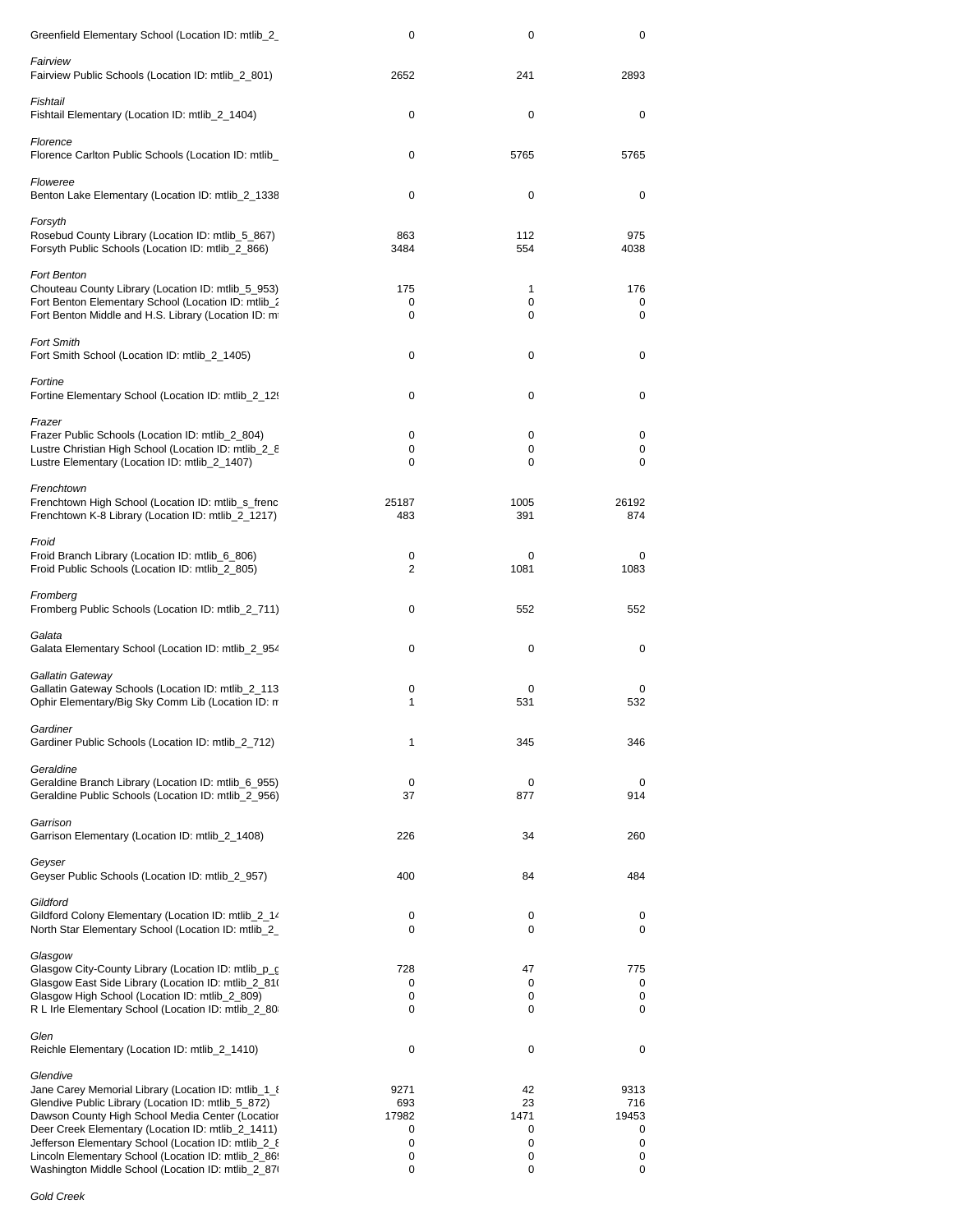| Gold Creek Elementary (Location ID: mtlib_2_1412)                                                             | 0         | 0          | 0            |
|---------------------------------------------------------------------------------------------------------------|-----------|------------|--------------|
| Grass Range                                                                                                   |           |            |              |
| Grass Range Public Schools (Location ID: mtlib_2_7<br>Ayers Elementary (Location ID: mtlib_2_1413)            | 108<br>0  | 0<br>0     | 108<br>0     |
| <b>Great Falls</b>                                                                                            |           |            |              |
| Mountain States Baptist College Library (Location ID                                                          | 0<br>4623 | 0<br>0     | 0            |
| MSU - Great Falls Library (Location ID: mtlib_1_915<br>University of Great Falls (Location ID: mtlib_a_greatl | 7485      | 0          | 4623<br>7485 |
| Great Falls Public Library (Location ID: mtlib_p_grea                                                         | 54949     | 5305       | 60254        |
| CM Russell High School Library (Location ID: mtlib_                                                           | 24955     | 4788       | 29743        |
| Central Catholic School Library (Location ID: mtlib_2                                                         | 0         | 0          | 0            |
| Chief Joseph School (Location ID: mtlib_2_908)                                                                | 0         | 0          | 0            |
| Deep Creek Elementary (Location ID: mtlib_2_1414)                                                             | 0         | 0          | 0            |
| East Middle School (Location ID: mtlib_2_907)                                                                 | 13856     | 843        | 14699        |
| Great Falls High School (Location ID: mtlib_2_906)                                                            | 17483     | 475        | 17958        |
| Great Falls Public School (Location ID: mtlib_s_grea                                                          | 76        | 0          | 76           |
| Lewis and Clark Elementary School (Location ID: mt                                                            | 0         | 0          | 0            |
| Lincoln Elementary School (Location ID: mtlib_2_91<br>Longfellow School (Location ID: mtlib_2_1590)           | 628<br>0  | 0<br>0     | 628<br>0     |
| Loy Elementary School (Location ID: mtlib_2_910)                                                              | 0         | 0          | 0            |
| Meadowlark Elementary School (Location ID: mtlib_:                                                            | 3         | 0          | 3            |
| Montana School for the Deaf and Blind (Location ID:                                                           | 17        | 545        | 562          |
| Morningside Elementary School (Location ID: mtlib_                                                            | 1783      | 41         | 1824         |
| Mountain View Elementary School (Location ID: mtli                                                            | 0         | 36         | 36           |
| North Middle School (Location ID: mtlib_2_897)                                                                | 11240     | 28         | 11268        |
| Paris Gibson Middle School (Location ID: mtlib_2_89)                                                          | 0         | 0          | 0            |
| Riverview Elementary School (Location ID: mtlib_2_                                                            | 1         | 0          | 1            |
| Roosevelt Elementary School (Location ID: mtlib_2_                                                            | 0         | 0          | 0            |
| Sacajawea Elementary School (Location ID: mtlib_2)                                                            | 0         | 0          | 0            |
| Skyline Alternative High School (Location ID: mtlib_2<br>Sunnyside Elementary School Library (Location ID: 1  | 6<br>0    | 0<br>0     | 6<br>0       |
| Valley View Elementary School Library (Location ID:                                                           | 27        | 149        | 176          |
| West Elementary School Library (Location ID: mtlib_                                                           | 9         | 2          | 11           |
| Whittier Elementary School Library (Location ID: mtli                                                         | 0         | 34         | 34           |
| Greenough                                                                                                     |           |            |              |
| Sunset Elementary Library (Location ID: mtlib_2_14                                                            | 0         | 0          | 0            |
|                                                                                                               |           |            |              |
| Greycliff<br>Greycliff Elementary (Location ID: mtlib_2_1416)                                                 | 0         | 0          | 0            |
| Hall                                                                                                          |           |            |              |
| Hall Elementary (Location ID: mtlib_2_1417)                                                                   | 0         | 0          | 0            |
| Hamilton                                                                                                      |           |            |              |
| Bitterroot Public Library (Location ID: mtlib_p_bitter $\lambda$                                              | 1825      | 811        | 2636         |
| Daly Elementary School (Location ID: mtlib_2_1219)                                                            | 30        | 0          | 30           |
| Grantsdale Elementary School (Location ID: mtlib_2)                                                           | 0         | 0          | 0            |
| Hamilton High School Library (Location ID: mtlib_2_                                                           | 13043     | 824        | 13867        |
| Hamilton Middle School (Location ID: mtlib 2 1224)                                                            | 4880      | 0          | 4880         |
| Hamilton School District #3 (Location ID: mtlib_s_ha                                                          | 458       | 105        | 563          |
| Washington Elementary School (Location ID: mtlib :                                                            | 0         | 0          | 0            |
| Hammond                                                                                                       |           |            |              |
| Hawks Home Elementary (Location ID: mtlib_2_141                                                               | 0         | 0          | 0            |
| Hardin                                                                                                        |           |            |              |
| Big Horn County Public Library (Location ID: mtlib_5                                                          | 383       | 25         | 408          |
| Hardin High School (Location ID: mtlib_2_718)<br>Hardin Intermediate School (Location ID: mtlib_2_71          | 26<br>19  | 7038<br>18 | 7064<br>37   |
| Hardin Middle School (Location ID: mtlib_2_714)                                                               | 1559      | 160        | 1719         |
| Hardin Primary School (Location ID: mtlib_2_716)                                                              | 0         | 0          | 0            |
|                                                                                                               |           |            |              |
| Harlem<br>Fort Belknap College Library (Location ID: mtlib_a_fi                                               | 19307     | 409        | 19716        |
| Harlem Public Library (Location ID: mtlib_5_1009)                                                             | 45        | 0          | 45           |
| Harlem Elementary School (Location ID: mtlib_2_10                                                             | 1         | 16         | 17           |
| Harlem Jr/Sr High School (Location ID: mtlib_2_101                                                            | 0         | 0          | 0            |
| North Harlem Elementary Library (Location ID: mtlib                                                           | 0         | 0          | 0            |
| Harlowtown                                                                                                    |           |            |              |
| Harlowton Public Library (Location ID: mtlib_5_720)                                                           | 11        | 0          | 11           |
| Harlowton Public Schools (Location ID: mtlib_2_719                                                            | 77        | 2          | 79           |
| Harrison                                                                                                      |           |            |              |
| Harrison Public Schools (Location ID: mtlib_2_1139)                                                           | 97        | $\pmb{0}$  | 97           |
| Havre                                                                                                         |           |            |              |
| MSU Northern Library (Location ID: mtlib_a_no & mt                                                            | 9550      | 69         | 9619         |
| Havre-Hill County Library (Location ID: mtlib_5_988)                                                          | 486       | 6027       | 6513         |
| Cottonwood Elementary (Location ID: mtlib_2_1421)                                                             | 0         | 0          | 0            |
| Davey Elementary (Location ID: mtlib_2_1422)                                                                  | 0         | 0          | 0            |
| Havre High School (Location ID: mtlib_2_993)                                                                  | 49<br>17  | 0<br>5     | 49           |
| Havre Public Schools (Location ID: mtlib_s_havre)<br>Highland Park School (Location ID: mtlib_2_990)          | 74        | 0          | 22<br>74     |
| Lincoln-McKinley Primary School (Location ID: mtlib                                                           | 223       | 0          | 223          |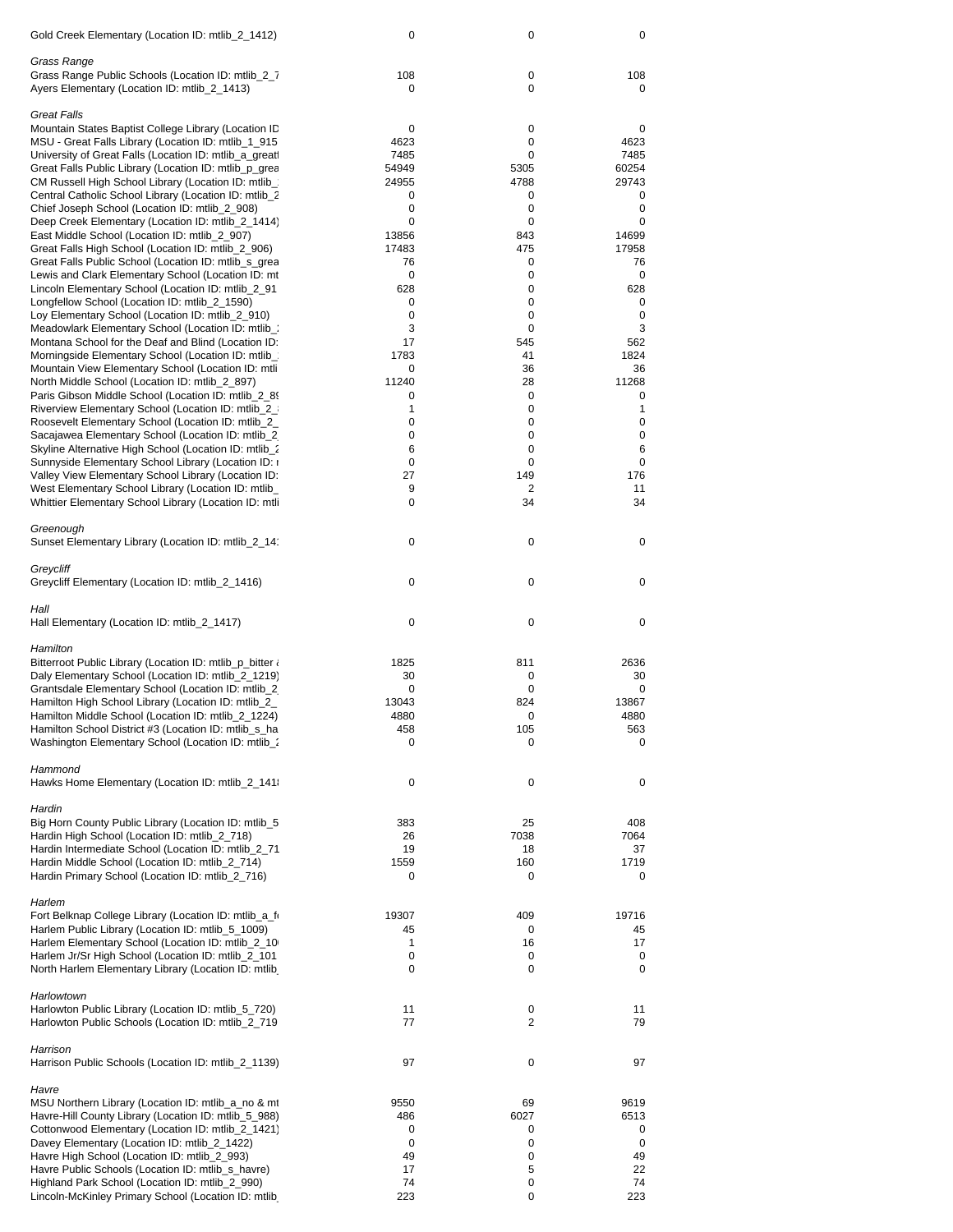| Sunnyside Intermediate School (Location ID: mtlib_2                                                         | $\mathbf 0$       | $\pmb{0}$               | $\mathbf 0$        |      |   |      |
|-------------------------------------------------------------------------------------------------------------|-------------------|-------------------------|--------------------|------|---|------|
| Hays                                                                                                        |                   |                         |                    |      |   |      |
| Hays-Lodge Pole Public Schools (Location ID: mtlib<br>Saint Pauls Mission School (Location ID: mtlib_2_10   | 52<br>$\mathbf 0$ | 978<br>0                | 1030<br>0          |      |   |      |
| <b>Heart Butte</b>                                                                                          |                   |                         |                    |      |   |      |
| Heart Butte Schools (Location ID: mtlib_2_958)                                                              | 310               | $\overline{\mathbf{c}}$ | 312                |      |   |      |
| Helena                                                                                                      |                   |                         |                    |      |   |      |
| Helena College of Technology (Location ID: mtlib_1_1041)                                                    |                   |                         |                    | 5665 | 0 | 5665 |
| Jack & Sallie Corette Library (Location ID: mtlib_1_1                                                       | 13686             | 1052                    | 14738              |      |   |      |
| Lewis & Clark Public Library (Location ID: mtlib_p_le<br>Broadwater Elementary School (Location ID: mtlib_2 | 3663<br>3         | 787<br>0                | 4450<br>3          |      |   |      |
| Bryant Elementary School (Location ID: mtlib_s_brya                                                         | $\mathbf 0$       | 0                       | 0                  |      |   |      |
| C R Anderson Middle School Library (Location ID: m                                                          | 0                 | 0                       | 0                  |      |   |      |
| Capital High School Library (Location ID: mtlib_2_10                                                        | 47954             | 8216                    | 56170              |      |   |      |
| Central Elementary School (Location ID: mtlib_2_10)                                                         | -1                | 0                       | 1                  |      |   |      |
| Four Georgians Elementary School (Location ID: mtl                                                          | $\mathbf 0$       | $\mathbf 0$             | 0                  |      |   |      |
| Hawthorne Elementary School (Location ID: mtlib_2,                                                          | 0                 | 4<br>573                | 4                  |      |   |      |
| Helena High School Library (Location ID: mtlib_2_10<br>Helena Middle School (Location ID: mtlib_2_1038)     | 45016<br>0        | 0                       | 45589<br>0         |      |   |      |
| Helena School District #1/IMC (Location ID: mtlib_2_                                                        | 6777              | 801                     | 7578               |      |   |      |
| Jefferson Elementary School (Location ID: mtlib_2_1                                                         | 0                 | 0                       | 0                  |      |   |      |
| Jim Darcy School (Location ID: mtlib_2_1044)                                                                | 0                 | 0                       | 0                  |      |   |      |
| Kessler Elementary School (Location ID: mtlib_2_10                                                          | $\mathbf 0$       | $\mathbf 0$             | 0                  |      |   |      |
| Rossiter Elementary School (Location ID: mtlib_2_10                                                         | 0                 | 159                     | 159                |      |   |      |
| Smith Elementary School (Location ID: mtlib_2_102!                                                          | 0                 | 0                       | 0                  |      |   |      |
| Warren School (Location ID: mtlib_2_1045)                                                                   | 0                 | 0                       | $\mathbf 0$        |      |   |      |
| Helmville                                                                                                   |                   |                         |                    |      |   |      |
| Helmville Elementary (Location ID: mtlib_2_1423)                                                            | 0                 | 0                       | 0                  |      |   |      |
|                                                                                                             |                   |                         |                    |      |   |      |
| Heron                                                                                                       |                   |                         |                    |      |   |      |
| Laurie Hill Library (Location ID: mtlib_7_1227)                                                             | 0                 | 0                       | 0                  |      |   |      |
|                                                                                                             |                   |                         |                    |      |   |      |
| Highwood                                                                                                    |                   |                         |                    |      |   |      |
| Highwood Public Schools (Location ID: mtlib_2_959)                                                          | 98                | 0                       | 98                 |      |   |      |
| Hinsdale                                                                                                    |                   |                         |                    |      |   |      |
| Hinsdale Public Schools (Location ID: mtlib_2_812)                                                          | 0                 | 84                      | 84                 |      |   |      |
|                                                                                                             |                   |                         |                    |      |   |      |
| Hobson                                                                                                      |                   |                         |                    |      |   |      |
| Hobson Community Library (Location ID: mtlib_6_96                                                           | 41                | $\mathbf{1}$            | 42                 |      |   |      |
| Hobson Public Schools (Location ID: mtlib_2_962)                                                            | 3                 | 430                     | 433                |      |   |      |
|                                                                                                             |                   |                         |                    |      |   |      |
| <b>Hot Springs</b><br>Preston Town County Library (Location ID: mtlib_5_                                    | 66                | 18                      | 84                 |      |   |      |
| Hot Springs Public Schools (Location ID: mtlib_2_12                                                         | 0                 | 0                       | 0                  |      |   |      |
|                                                                                                             |                   |                         |                    |      |   |      |
| Hysham                                                                                                      |                   |                         |                    |      |   |      |
| Hysham Public Schools (Location ID: mtlib_2_721)                                                            | 337               | 51                      | 388                |      |   |      |
|                                                                                                             |                   |                         |                    |      |   |      |
| Ismay                                                                                                       |                   |                         |                    |      |   |      |
| Trail Creek Elementary Library (Location ID: mtlib 2                                                        | 0                 | 0                       | 0                  |      |   |      |
| Jackson                                                                                                     |                   |                         |                    |      |   |      |
| Jackson School (Location ID: mtlib 2 1342)                                                                  | $\mathbf 0$       | 0                       | $\mathbf 0$        |      |   |      |
|                                                                                                             |                   |                         |                    |      |   |      |
| Joliet                                                                                                      |                   |                         |                    |      |   |      |
| Joliet Public Library (Location ID: mtlib_5_722)                                                            | 112               | 253                     | 365                |      |   |      |
| Joliet Public Schools (Location ID: mtlib 2 723 & mt                                                        | 18                | 3971                    | 3989               |      |   |      |
| Jordan                                                                                                      |                   |                         |                    |      |   |      |
| Garfield County Library (Location ID: mtlib_5_874)                                                          | 5886              | 751                     | 6637               |      |   |      |
| Jordan Public Schools (Location ID: mtlib_2_875)                                                            | 339               | 28                      | 367                |      |   |      |
| Kester Elementary (Location ID: mtlib_2_1383)                                                               | 0                 | 0                       | 0                  |      |   |      |
| Van Norman Elementary Library (Location ID: mtlib_                                                          | 0                 | 0                       | 0                  |      |   |      |
|                                                                                                             |                   |                         |                    |      |   |      |
| Judith Gap                                                                                                  |                   |                         |                    |      |   |      |
| Judith Gap Public Schools (Location ID: mtlib_2_963                                                         | 38                | 17                      | 55                 |      |   |      |
| Kalispell                                                                                                   |                   |                         |                    |      |   |      |
| Flathead Valley Community College (Location ID: mt                                                          | 61982             | 21018                   | 83000              |      |   |      |
| Flathead County Library (Location ID: mtlib_p_flat &                                                        | 4490              | 2947                    | 7437               |      |   |      |
| Cayuse Prairie Elementary School (Location ID: mtli                                                         | 0                 | 189                     | 189                |      |   |      |
| Cornelius Hedges Elementary School (Location ID: r                                                          | 208               | 55                      | 263                |      |   |      |
| Creston Elementary School (Location ID: mtlib_2_12                                                          | 0                 | $\mathbf 0$             | 0                  |      |   |      |
| Edgerton School (Location ID: mtlib_2_1277)                                                                 | $\mathbf 0$       | 0                       | $\mathbf 0$        |      |   |      |
| Elrod Elementary School (Location ID: mtlib_2_1270                                                          | 77                | 17                      | 94                 |      |   |      |
| Evergreen Public Schools (Location ID: mtlib_2_126                                                          | 528               | 0                       | 528                |      |   |      |
| Fair-Mont-Egan Public Schools (Location ID: mtlib_2<br>Flathead High School (Location ID: mtlib_2_1265)     | 0<br>85383        | 0<br>14855              | $\Omega$<br>100238 |      |   |      |
| Glacier High School Library (Location ID: mtlib_2_16                                                        | 62066             | 752                     | 62818              |      |   |      |
| Helena Flats Public Schools (Location ID: mtlib_2_1.                                                        | 0                 | 0                       | 0                  |      |   |      |
| Kalispell Middle School (Location ID: mtlib_2_1279)                                                         | 10772             | 235                     | 11007              |      |   |      |
| Linderman Jr High School (Location ID: mtlib_2_127                                                          | 0                 | 0                       | 0                  |      |   |      |
| Peterson Elementary School (Location ID: mtlib_2_1                                                          | 18                | 0                       | 18                 |      |   |      |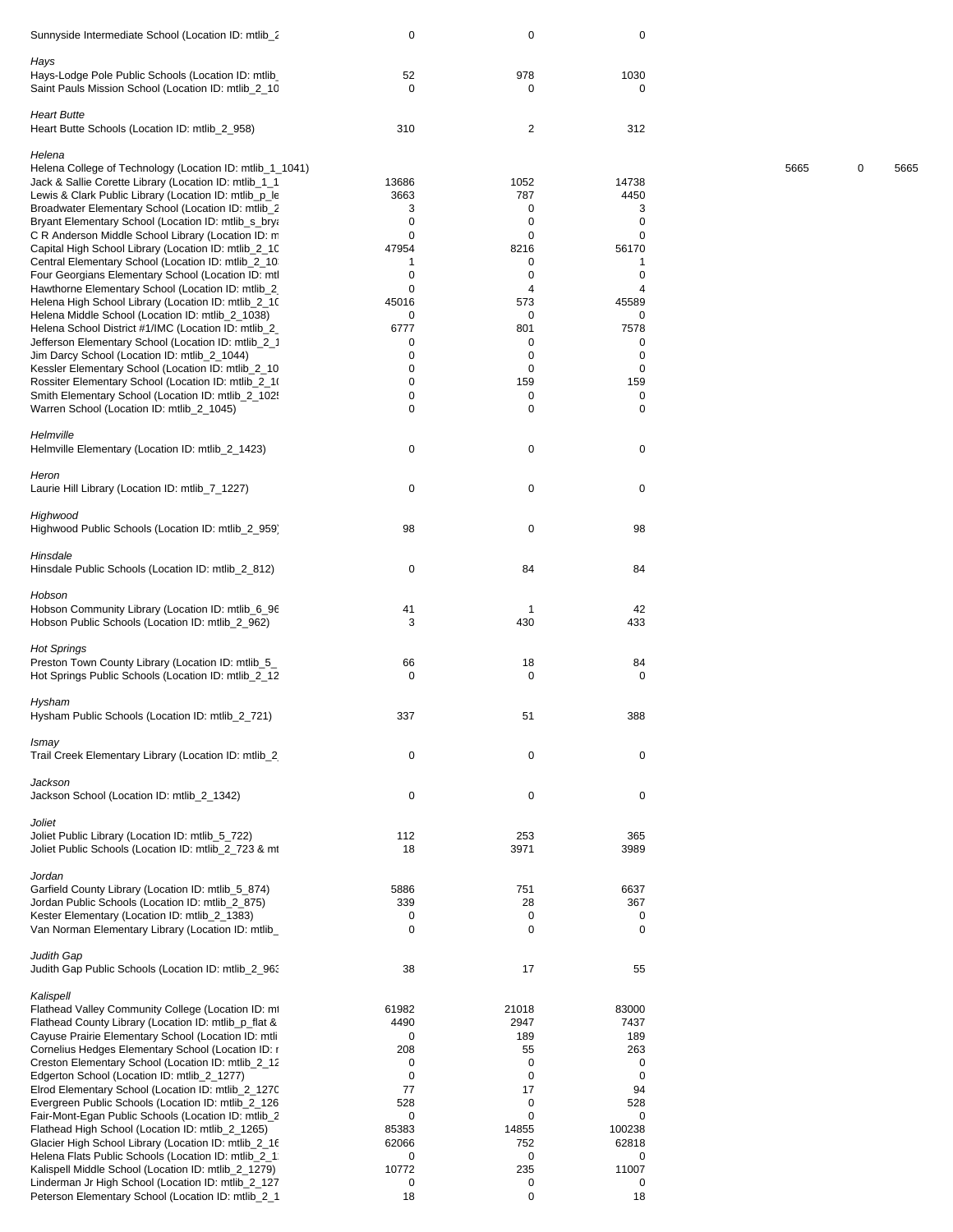| Russell Elementary School (Location ID: mtlib 2 12<br>Smith Valley School District #89 (Location ID: mtlib<br>St Matthew's School (Location ID: mtlib 2 1272)<br>West Valley Public Schools (Location ID: mtlib 2 12<br>West Valley School District #1 (Location ID: mtlib_s_ | 35<br>32 | 2267 | 2302<br>32 |
|-------------------------------------------------------------------------------------------------------------------------------------------------------------------------------------------------------------------------------------------------------------------------------|----------|------|------------|
| Kila<br>Kila Elementary School (Location ID: mtlib 2 1300)                                                                                                                                                                                                                    |          |      |            |
| Kinsey<br>Kinsey Elementary School (Location ID: mtlib 2 876                                                                                                                                                                                                                  |          |      |            |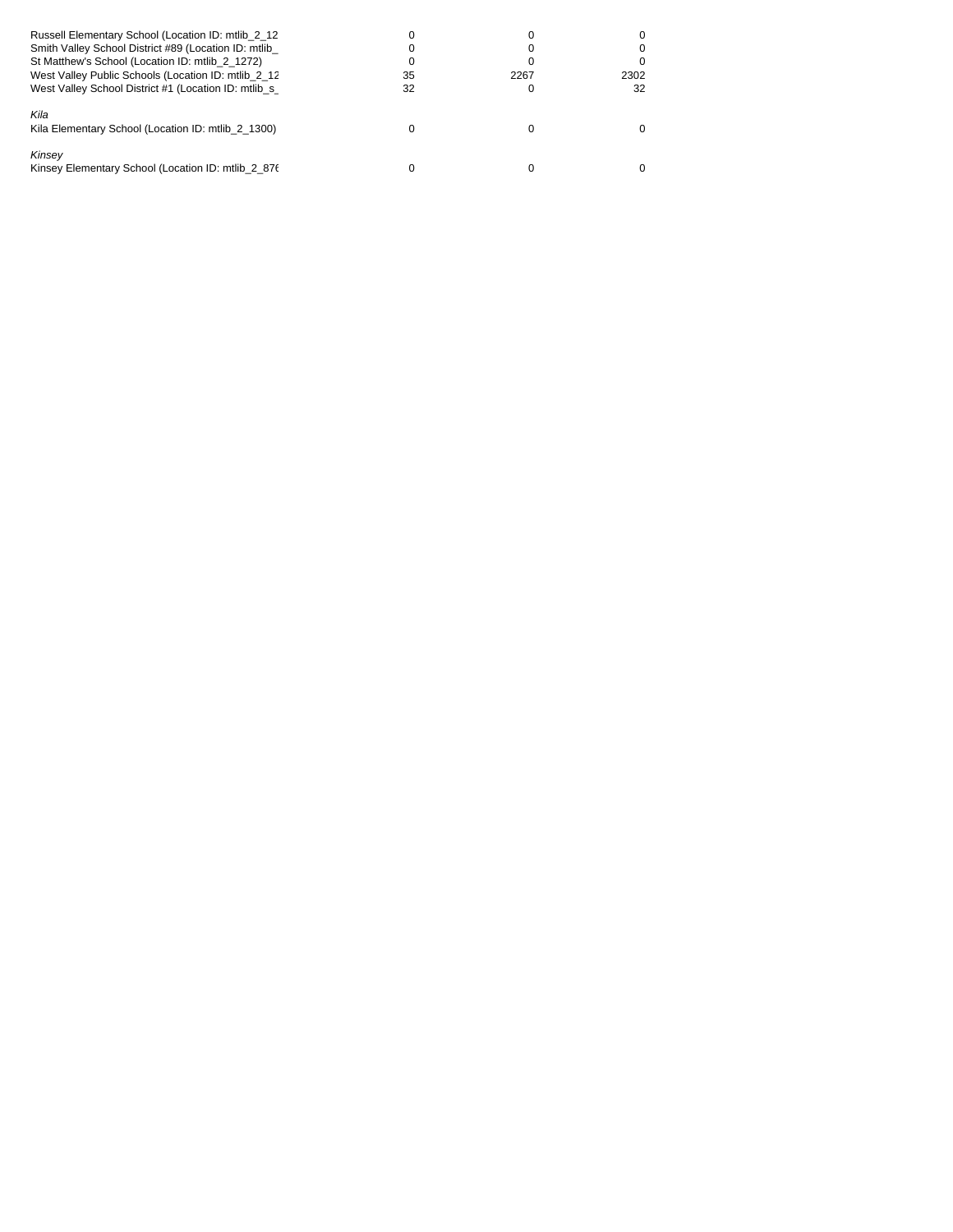For July 1, 2007 through August 31, 2008

| <b>Community/Library</b><br>Lambert                                                                                                                   | In House Usage     | <b>Remote Usage</b> | <b>Total Usage</b>          |
|-------------------------------------------------------------------------------------------------------------------------------------------------------|--------------------|---------------------|-----------------------------|
| Lambert Public Schools (Location ID: mtlib_2_81                                                                                                       | $\mathbf 0$        | 1873                | 1873                        |
| Lame Deer<br>John Woodenlegs Memorial Library (Location ID:                                                                                           | 3608               | 2227                | 5835                        |
| Lame Deer Elementary School Library (Location<br>Lame Deer Middle School Library (Location ID: n<br>(note: Middle School includes High School)        | 0<br>0             | 0<br>655            | 0<br>655                    |
| Laurel                                                                                                                                                |                    |                     |                             |
| Laurel Public Library (Location ID: mtlib_5_747)<br>Laurel High School (Location ID: mtlib_2_746)<br>Laurel Middle Schools (Location ID: mtlib_2_745) | 183<br>27737<br>32 | 29<br>5568<br>0     | 212<br>33305<br>32          |
| Lavina                                                                                                                                                |                    |                     |                             |
| Lavina Public Schools (Location ID: mtlib_2_748)                                                                                                      | $\mathbf 0$        | 0                   | 0                           |
| Lewistown                                                                                                                                             |                    |                     |                             |
| Lewistown Public Library (Location ID: mtlib_p_le<br>Deerfield Elementary (Location ID: mtlib_2_1427)                                                 | 1636<br>0          | 3465<br>0           | 5101<br>0                   |
| Fergus High School Library (Location ID: mtlib_2                                                                                                      | 128                | 16778               | 16906                       |
| King Colony Elementary (Location ID: mtlib_2_14<br>Lewistown Elementary Schools (Location ID: mtli                                                    | 0<br>0             | 0<br>0              | $\overline{0}$<br>$\pmb{0}$ |
| Lewistown Jr. High School (Location ID: mtlib_2_                                                                                                      | 0                  | 0                   | $\pmb{0}$                   |
| Spring Creek Colony Elementary Library (Locatio                                                                                                       | 0                  | 0                   | $\mathbf 0$                 |
| Libby                                                                                                                                                 |                    |                     |                             |
| Lincoln County Public Library (Location ID: mtlib_                                                                                                    | 219                | 3236                | 3455                        |
| Libby Elementary Schools (Location ID: mtlib_2_<br>Libby High School Library (Location ID: mtlib_2_1                                                  | 0<br>7             | 0<br>3495           | $\mathbf 0$<br>3502         |
| Libby Middle School Library (Location ID: mtlib_2                                                                                                     | 0                  | 1176                | 1176                        |
| Libby Public Schools (Location ID: mtlib_s_libby)                                                                                                     | 32                 | 1                   | 33                          |
| Lima                                                                                                                                                  |                    |                     |                             |
| Lima School District #12 (Location ID: mtlib_2_11                                                                                                     | 36                 | 14                  | 50                          |
| Lincoln                                                                                                                                               |                    |                     |                             |
| Lewis and Clark Library Lincoln Branch (Location<br>Lincoln Public Schools (Location ID: mtlib_2_107                                                  | $\mathbf 0$<br>0   | 0<br>257            | 0<br>257                    |
|                                                                                                                                                       |                    |                     |                             |
| Lindsay<br>Lindsay Elementary (Location ID: mtlib_2_1431)                                                                                             | 0                  | $\mathbf 0$         | $\mathbf 0$                 |
| Livingston                                                                                                                                            |                    |                     |                             |
| Livingston Park County Library (Location ID: mtlit<br>B. A. Winans School Library (Location ID: mtlib_2                                               | 2146<br>60         | 571<br>2            | 2717<br>62                  |
| East Side School Library (Location ID: mtlib_2_7.                                                                                                     | 0                  | 0                   | 0                           |
| Park High School Library (Location ID: mtlib_s_p;                                                                                                     | 12605              | 1251                | 13856                       |
| Pine Creek Elementary (Location ID: mtlib_2_752                                                                                                       | 0                  | 0                   | 0                           |
| St. Mary's School Library (Location ID: mtlib_2_1<br>Sleeping Giant Middle School Library (Location II                                                | 0<br>0             | 0<br>0              | 0<br>0                      |
| Lodge Grass                                                                                                                                           |                    |                     |                             |
| Lodge Grass Elementary School Library (Locatior                                                                                                       | 0                  | 0                   | $\mathbf 0$                 |
| Lodge Grass High School (Location ID: mtlib_2_7                                                                                                       | 1                  | 67                  | 68                          |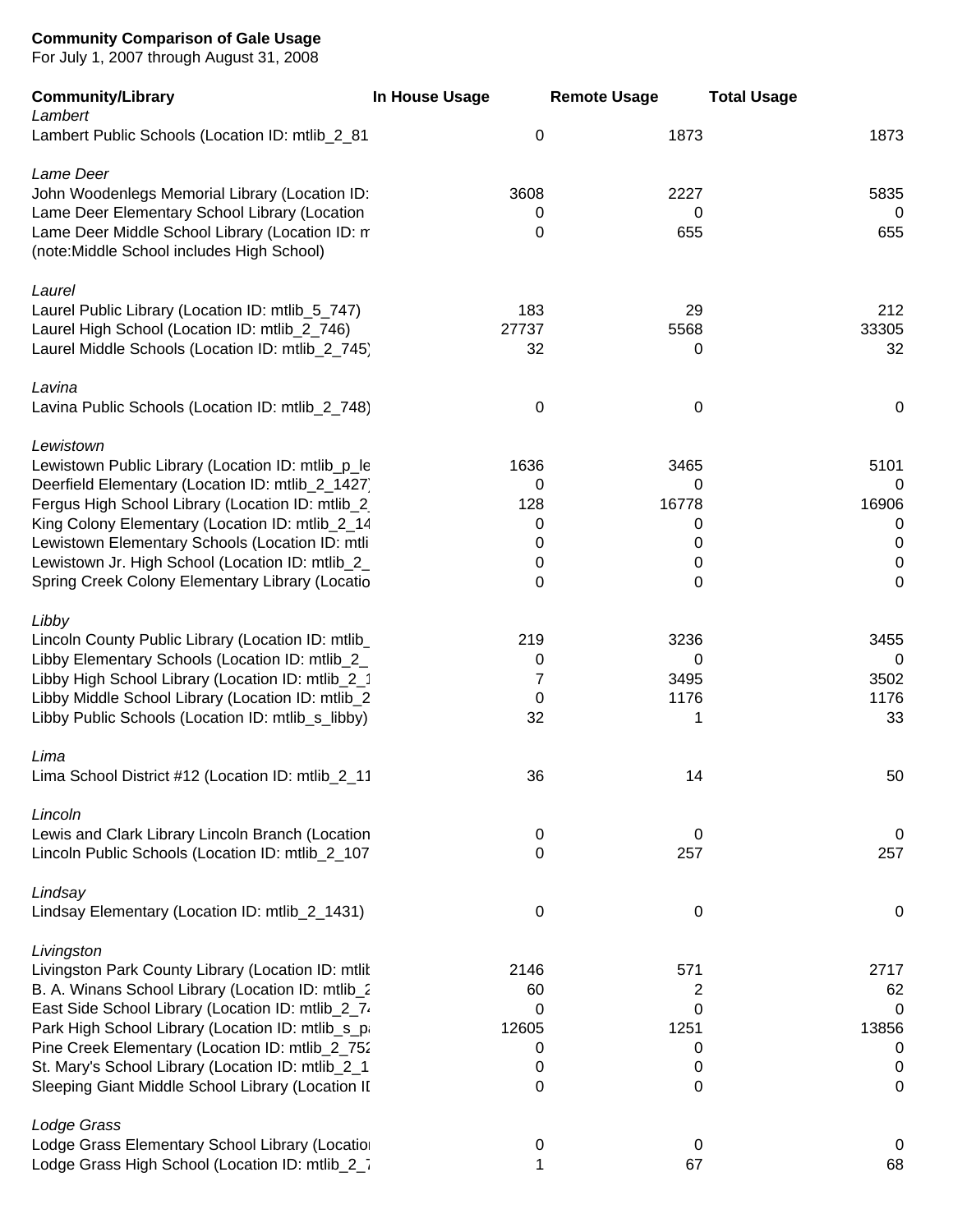| Lolo<br>Lolo Public Schools (Location ID: mtlib_2_1231)<br>Woodman Elementary School (Location ID: mtlib | 1003<br>0 | 0<br>0    | 1003<br>0      |
|----------------------------------------------------------------------------------------------------------|-----------|-----------|----------------|
| Loring<br>Loring Colony School (Location ID: mtlib_2_1016                                                | 0         | 0         | $\mathbf 0$    |
| Luther<br>Luther Elementary (Location ID: mtlib_2_1345)                                                  | 0         | 0         | $\mathbf 0$    |
|                                                                                                          |           |           |                |
| Malta<br>Phillips County Library (Location ID: mtlib_p_philo                                             | 67        | 9         | 76             |
| Malta Elementary School (Location ID: mtlib_2_1                                                          | 0         | 0         | $\overline{0}$ |
| Malta Jr/Sr HS (Location ID: mtlib_2_1020)                                                               | 83        | 1009      | 1092           |
| Tallow Creek School (Location ID: mtlib_2_1015)                                                          | 0         | 0         | 0              |
| Manhattan                                                                                                |           |           |                |
| Manhattan Community Library (Location ID: mtlib                                                          | 19427     | 4059      | 23486          |
| Amsterdam Elementary School (Location ID: mtlil                                                          | 79        | 0         | 79             |
| Manhattan Christian School (Location ID: mtlib_2                                                         | 0         | 0         | 0              |
| Manhattan Public Schools (Location ID: mtlib_2_                                                          | 5354      | 505       | 5859           |
| <b>Marion</b>                                                                                            |           |           |                |
| Marion Branch Library (Location ID: mtlib_6_1300                                                         | 0         | 0         | 0              |
| Marion School District (Location ID: mtlib_2_1305                                                        | 1         | 0         | 1              |
| Montana Academy (Location ID: mtlib_2_1497)                                                              | 6         | 0         | $\,6$          |
| Pleasant Valley School (Location ID: mtlib_2_134                                                         | 0         | 0         | $\mathbf 0$    |
| Martinsdale                                                                                              |           |           |                |
| Lennep Elementary School (Location ID: mtlib_2                                                           | 0         | 0         | $\mathbf 0$    |
| Medicine Lake                                                                                            |           |           |                |
| Medicine Lake Public School (Location ID: mtlib_                                                         | 48        | 1223      | 1271           |
| Melrose                                                                                                  |           |           |                |
| Melrose Elementary (Location ID: mtlib_2_1348)                                                           | 27        | 0         | 27             |
| Melstone                                                                                                 |           |           |                |
| Melstone School Library (Location ID: mtlib_2_75                                                         | 0         | 0         | $\mathbf 0$    |
| Melville                                                                                                 |           |           |                |
| Melville School (Location ID: mtlib_2_1349)                                                              | 0         | 0         | $\pmb{0}$      |
| <b>Miles City</b>                                                                                        |           |           |                |
| Miles Community College Library (Location ID: m                                                          | 5748      | 1279      | 7027           |
| Miles City Public Library (Location ID: mtlib_p_mi                                                       | 1238      | 188       | 1426           |
| Custer Co District High School (Location ID: mtlit                                                       | 0         | 5220      | 5220           |
| Garfield Elementary School (Location ID: mtlib_2                                                         | 0         | 0         | 0              |
| Highland Park Elementary (Location ID: mtlib_2_                                                          | 0         | 0         | 0              |
| Kircher Elementary (Location ID: mtlib_2_1574)                                                           | 0         | 0         | 0              |
| Lincoln Elementary School (Location ID: mtlib_2_                                                         | 25        | 0         | 25             |
| Miles City Schools-Custer County (Location ID: n                                                         | 16        | 0         | 16             |
| Pine Hills School Library (Location ID: mtlib_3_84                                                       | 0         | 0         | 0              |
| S H School (Location ID: mtlib_2_1351)                                                                   | 0         | 0         | $\pmb{0}$      |
| Twin Buttes Elementary Library (Location ID: mtli<br>Washington Middle School (Location ID: mtlib_2_     | 0<br>4572 | 0<br>2055 | 0<br>6627      |
|                                                                                                          |           |           |                |
| Missoula<br>UNIV OF MONTANA (Location ID: mtlib_1_1195                                                   | 422218    | 19109     | 441327         |
| Missoula Public Library (Location ID: mtlib_p_mis                                                        | 12195     | 6947      | 19142          |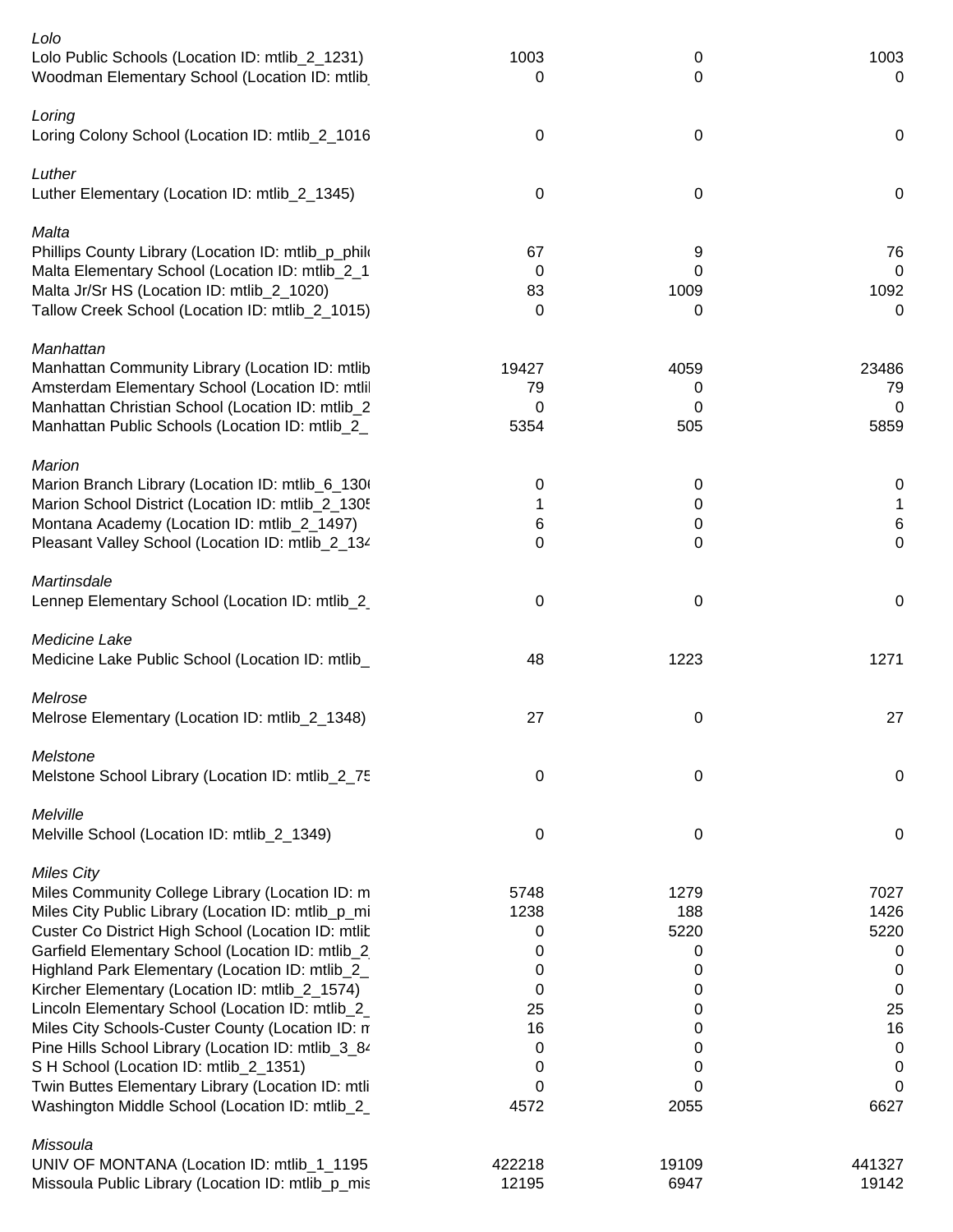| Big Sky High School (Location ID: mtlib_2_1171)                                                    | 59067          | 28724       | 87791       |
|----------------------------------------------------------------------------------------------------|----------------|-------------|-------------|
| Chief Charlo Elementary School (Location ID: mtl                                                   | 0              | 0           | 0           |
| Cold Springs Elementary School (Location ID: mt                                                    | 205            | 0           | 205         |
| Desmet Elementary School (Location ID: mtlib_2)                                                    | 0              | 0           | 0           |
| Franklin Elementary School (Location ID: mtlib_2                                                   | 30             | 0           | 30          |
| Hawthorne Elementary School (Location ID: mtlit                                                    | 94             | 0           | 94          |
| Hellgate Elementary School District #4 (Location                                                   | 0              | 5           | 5           |
| Hellgate High School (Location ID: mtlib_2_1166)                                                   | 29972          | 6681        | 36653       |
| Hellgate School District No. 4 (Location ID: mtlib_                                                | 1              | 490         | 491         |
| Lewis & Clark Elementary School (Location ID: m                                                    | 51             | 0           | 51          |
| Lowell Elementary School (Location ID: mtlib_2_                                                    | 0              | 0           | 0           |
| Loyola Sacred Heart HS (Location ID: mtlib_2_11                                                    | 1              | 2797        | 2798        |
| Meadow Hill Middle School (Location ID: mtlib_2                                                    | 0              | 0           | 0           |
| Missoula County Public Schools (Location ID: mtl                                                   | 71317          | 4442        | 75759       |
| Missoula International School (Location ID: mtlib_                                                 | 0              | 0           | 0           |
| Mount Jumbo Elementary School (Location ID: m                                                      | 0              | 0           | 0           |
| Paxson Elementary School (Location ID: mtlib_2                                                     | 42             | 0           | 42          |
| Porter Middle School (Location ID: mtlib_2_1162)                                                   | 0              | 4           | 4           |
| Prescott Elementary School (Location ID: mtlib_2                                                   | 0              | 0           | $\mathbf 0$ |
| Rattlesnake Middle School (Location ID: mtlib_2_                                                   | 95             | 102         | 197         |
| Russell Elementary School (Location ID: mtlib_2                                                    | 27             | 0           | 27          |
|                                                                                                    |                |             | 158228      |
| Sentinel High School (Location ID: mtlib_2_1167)                                                   | 132713         | 25515       |             |
| St Joseph School Library (Location ID: mtlib_2_1                                                   | 0              | 0           | 0           |
| Target Range Public Schools (Location ID: mtlib_                                                   | 0              |             | 1           |
| Valley Christian High School Library (Location ID                                                  | 0              | 1065        | 1065        |
| Washington Middle School (Location ID: mtlib_2_                                                    | 1852           | 119         | 1971        |
| Willard Alternative High School Library (Location                                                  | 0              | 0           | 0           |
|                                                                                                    |                |             |             |
| Molt                                                                                               |                |             |             |
| Molt Elementary School (Location ID: mtlib_2_13                                                    | 0              | 39          | 39          |
|                                                                                                    |                |             |             |
| Montana City                                                                                       |                |             |             |
| Montana City Schools (Location ID: mtlib_2_1064                                                    | 399            | 0           | 399         |
| Moore                                                                                              |                |             |             |
|                                                                                                    | 974            | 721         |             |
| Moore Public Library (Location ID: mtlib_5_969)<br>Moore Public Schools (Location ID: mtlib_2_968) | $\overline{2}$ |             | 1695<br>148 |
|                                                                                                    |                | 146         |             |
| Mosby                                                                                              |                |             |             |
| Ross Elementary (in Cat Creek) (Location ID: mtl                                                   | 0              | 0           | 0           |
|                                                                                                    |                |             |             |
| Nashua                                                                                             |                |             |             |
|                                                                                                    |                |             |             |
| Nashua Public Schools (Location ID: mtlib_2_815                                                    | 0              | 23          | 23          |
|                                                                                                    |                |             |             |
| Noxon                                                                                              |                |             |             |
| Noxon Public Schools (Location ID: mtlib_2_1232                                                    | 173            | 8           | 181         |
|                                                                                                    |                |             |             |
| Nye                                                                                                |                |             |             |
| Nye Elementary School (Location ID: mtlib_2_14                                                     | $\pmb{0}$      | $\mathbf 0$ | $\mathbf 0$ |
|                                                                                                    |                |             |             |
| Opheim                                                                                             |                |             |             |
| Opheim Community Library (Location ID: mtlib_6                                                     | 0              | 0           | 0           |
| Opheim Public Schools (Location ID: mtlib_2_81)                                                    | 0              | 224         | 224         |
| note: community library in school                                                                  |                |             |             |
| Ovando                                                                                             |                |             |             |
|                                                                                                    |                |             |             |
| Ovando Elementary (Location ID: mtlib_2_1440)                                                      | $\pmb{0}$      | $\mathbf 0$ | $\mathbf 0$ |
| Pablo                                                                                              |                |             |             |
| D'Arcy McNickle - Salish Kootenai (Location ID: r                                                  | 26322          | 21          | 26343       |
|                                                                                                    |                |             |             |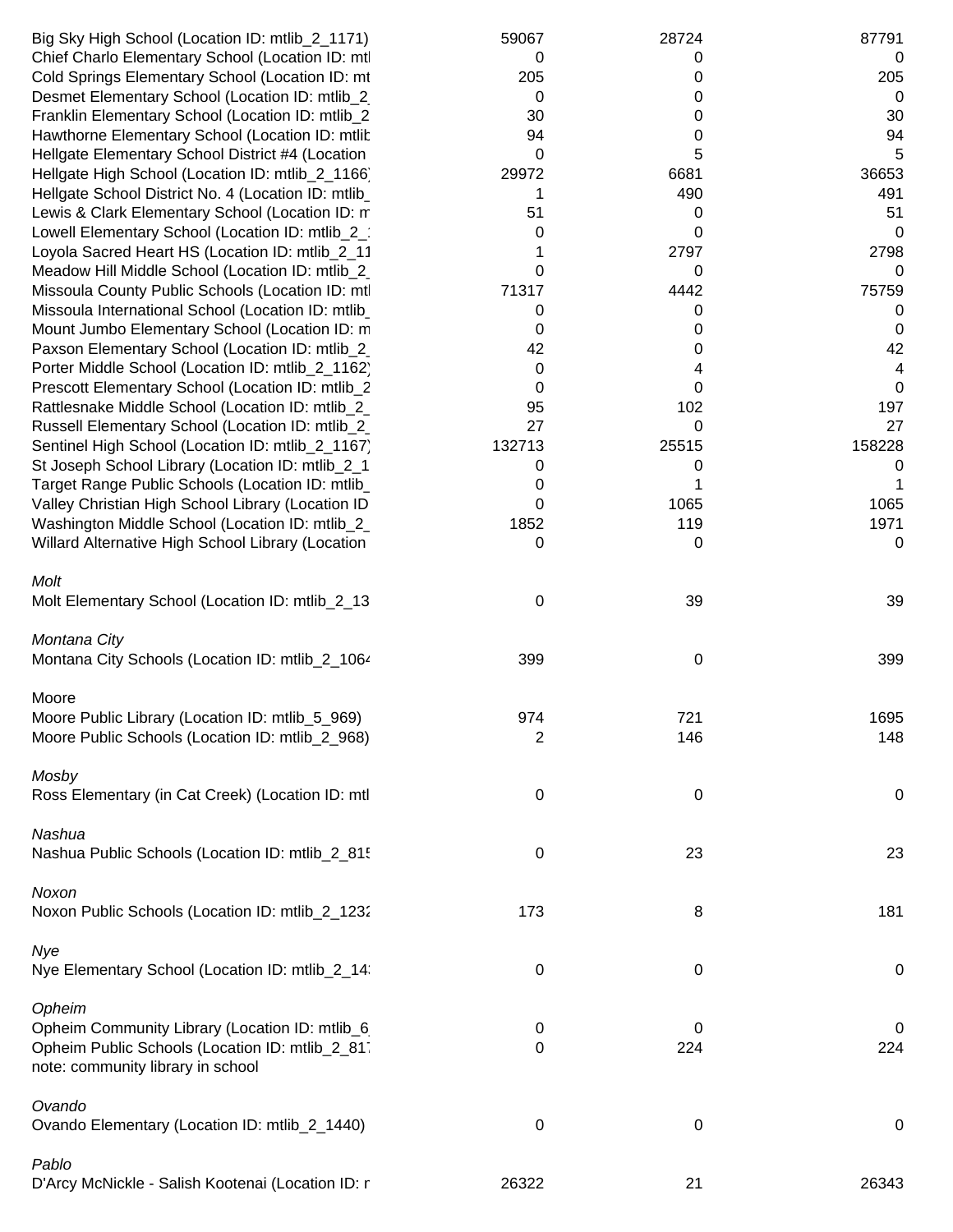| Two Eagle River School (Location ID: mtlib_2_12                                                                                                                                                                                                                                                                                                                                    | $\boldsymbol{0}$                      | 0                                            | $\pmb{0}$                               |
|------------------------------------------------------------------------------------------------------------------------------------------------------------------------------------------------------------------------------------------------------------------------------------------------------------------------------------------------------------------------------------|---------------------------------------|----------------------------------------------|-----------------------------------------|
| Paradise<br>Paradise Elementary School (Location ID: mtlib_:                                                                                                                                                                                                                                                                                                                       | $\pmb{0}$                             | 0                                            | $\mathbf 0$                             |
| <b>Park City</b><br>Park City School Library (Location ID: mtlib_2_75                                                                                                                                                                                                                                                                                                              | 117                                   | 3089                                         | 3206                                    |
| Peerless<br>Peerless Public Schools (Location ID: mtlib_2_81                                                                                                                                                                                                                                                                                                                       | 0                                     | 0                                            | $\mathbf 0$                             |
| Pendroy<br>Pendroy Elementary (Location ID: mtlib_2_1442)                                                                                                                                                                                                                                                                                                                          | 0                                     | 0                                            | $\mathbf 0$                             |
| Philipsburg<br>Philipsburg Public Library (Location ID: mtlib_5_1<br>Philipsburg Public Schools (Location ID: mtlib_2_                                                                                                                                                                                                                                                             | 0<br>0                                | 0<br>340                                     | 0<br>340                                |
| Plains<br>Plains Public Library District (Location ID: mtlib_5<br>Camas Prairie Elementary (Location ID: mtlib_2_<br>Plains School Library K-12 (Location ID: mtlib_2_                                                                                                                                                                                                             | 216<br>0<br>333                       | 55<br>0<br>58                                | 271<br>0<br>391                         |
| Plentywood<br>Sheridan County Library (Location ID: mtlib_5_82<br>Plentywood Public Schools (Location ID: mtlib_2                                                                                                                                                                                                                                                                  | 199<br>3833                           | 0<br>732                                     | 199<br>4565                             |
| Plevna<br>Plevna Public Schools (Location ID: mtlib_s_plev                                                                                                                                                                                                                                                                                                                         | 11                                    | 24                                           | 35                                      |
| Polaris<br>Polaris Elementary (Location ID: mtlib_2_1397)                                                                                                                                                                                                                                                                                                                          | 26                                    | 3                                            | 29                                      |
| Polson<br>Polson City Library (Location ID: mtlib_p_polson<br>Cherry Valley School (Location ID: mtlib_2_1469)<br>Linderman Elementary School (Location ID: mtlib<br>Polson High School (Location ID: mtlib_2_1241)<br>Polson Middle School (Location ID: mtlib_2_1243<br>Polson School District (Location ID: mtlib_s_polson<br>Valley View Elementary Library (Location ID: mtli | 2590<br>0<br>0<br>6114<br>0<br>0<br>5 | 345<br>$\Omega$<br>0<br>494<br>12<br>10<br>0 | 2935<br>0<br>0<br>6608<br>12<br>10<br>5 |
| Poplar<br>Fort Peck Community College (Location ID: mtlib)<br>Poplar City Library (Location ID: mtlib_6_824)<br>Poplar High School (Location ID: mtlib_2_1556)<br>Poplar Public Schools (Location ID: mtlib_2_823)                                                                                                                                                                 | 1178<br>0<br>234<br>346               | 1282<br>0<br>529<br>20                       | 2460<br>0<br>763<br>366                 |
| Power<br>Power Public Schools (Location ID: mtlib_2_970)                                                                                                                                                                                                                                                                                                                           | 0                                     | 0                                            | $\mathbf 0$                             |
| Pray<br>Arrowhead Elementary School (Location ID: mtlit                                                                                                                                                                                                                                                                                                                            | 0                                     | 0                                            | $\mathbf 0$                             |
| Pryor<br>Pryor Public Schools (Location ID: mtlib_2_762)<br>St Charles School Library (Location ID: mtlib_2_7                                                                                                                                                                                                                                                                      | 252<br>0                              | 180<br>0                                     | 432<br>0                                |
| Ramsay<br>Ramsay Public Schools (Location ID: mtlib_2_11                                                                                                                                                                                                                                                                                                                           | 4                                     | $\overline{2}$                               | 6                                       |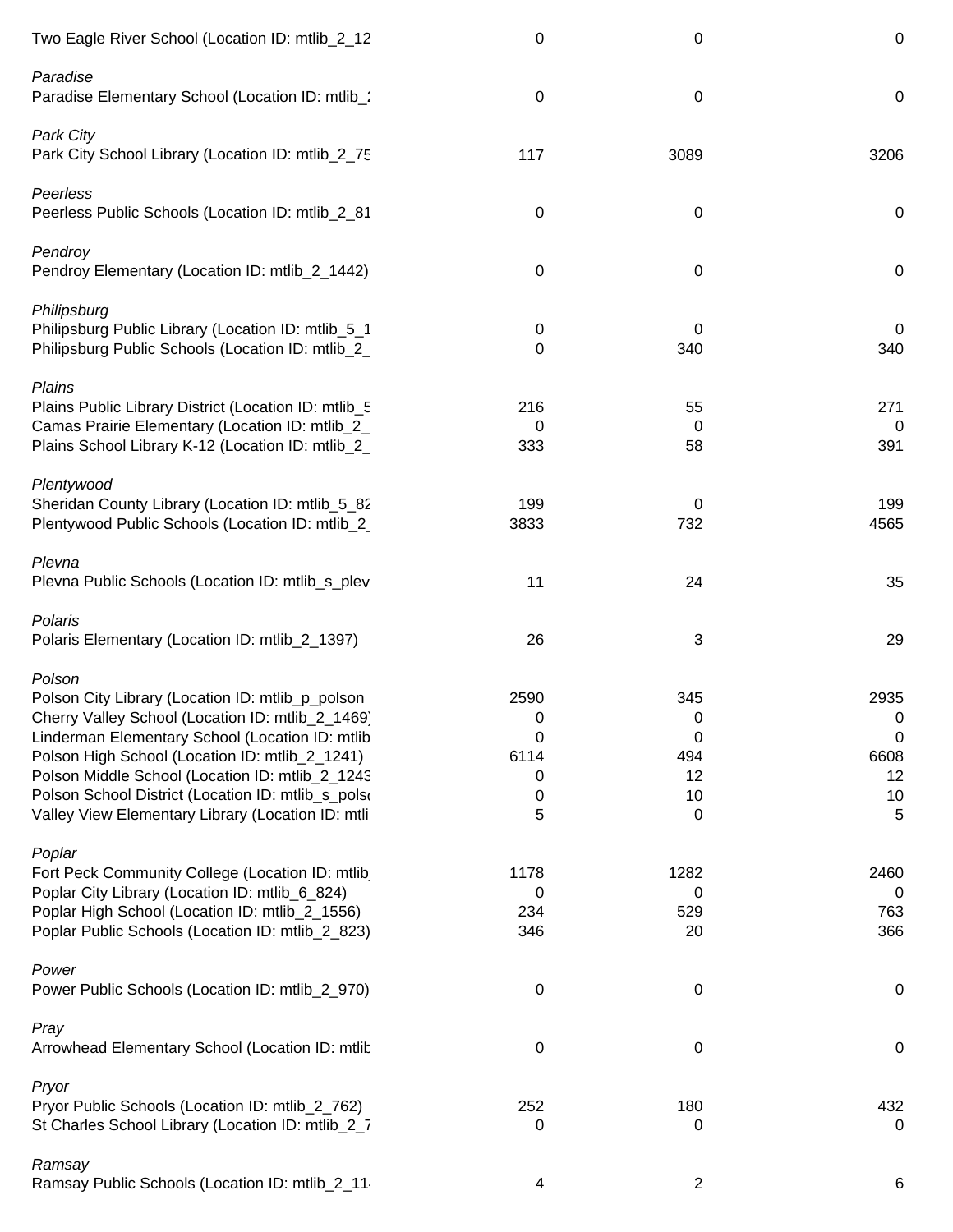| Rapelje<br>Rapelje Public Schools (Location ID: mtlib_2_763)<br>Rapelje School (Location ID: mtlib_s_rapelje)                                                                                                                                                       | 0<br>32                       | 510<br>0                        | 510<br>32                |
|---------------------------------------------------------------------------------------------------------------------------------------------------------------------------------------------------------------------------------------------------------------------|-------------------------------|---------------------------------|--------------------------|
| Raynesford<br>Raynesford Elementary (Location ID: mtlib_2_14                                                                                                                                                                                                        | 0                             | 0                               | $\mathbf 0$              |
| <b>Red Lodge</b><br>Red Lodge Carnegie (Location ID: mtlib_p_red &<br>Mountain View Elementary School (Location ID: I<br>Red Lodge High School (Location ID: mtlib_s_red<br>Roosevelt Middle School (Location ID: mtlib_2_1:                                        | 534<br>0<br>112<br>0          | 54<br>0<br>3928<br>2447         | 588<br>0<br>4040<br>2447 |
| <b>Reed Point</b><br>Reed Point Public Schools (Location ID: mtlib_s_                                                                                                                                                                                               | 1                             | 0                               | 1                        |
| Richey<br>Richey Public Library (Location ID: mtlib_6_826)<br>Richey Public Schools (Location ID: mtlib_2_825)                                                                                                                                                      | 0<br>$\Omega$                 | 0<br>0                          | 0<br>$\mathbf 0$         |
| Ringling<br>Ringling Elementary (Location ID: mtlib_2_1447)                                                                                                                                                                                                         | 0                             | 0                               | $\mathbf 0$              |
| <b>Roberts</b><br>Roberts Public Schools (Location ID: mtlib_2_768)                                                                                                                                                                                                 | 0                             | 284                             | 284                      |
| Ronan<br>Ronan City Library (Location ID: mtlib_p_ronan &<br>K William Harvey Elementary (Location ID: mtlib_<br>Pablo Elementary School (Location ID: mtlib_2_1<br>Ronan High School (Location ID: mtlib_2_1247)<br>Ronan Middle School (Location ID: mtlib_2_1245 | 1007<br>0<br>1<br>1478<br>861 | 157<br>0<br>0<br>$\pmb{0}$<br>0 | 1164<br>0<br>1478<br>861 |
| Rosebud<br>Rosebud Public Schools (Location ID: mtlib_2_87                                                                                                                                                                                                          | 0                             | 0                               | 0                        |
| Roundup<br>Roundup Community Library (Location ID: mtlib_<br>Roundup Central Elementary School (Location ID                                                                                                                                                         | 4538<br>101                   | 525<br>2                        | 5063<br>103              |
| Roy<br>Roy Public Schools (Location ID: mtlib_2_971)                                                                                                                                                                                                                | 0                             | $\overline{2}$                  | 2                        |
| Rudyard<br>North Star Schools (Location ID: mtlib_2_1007)                                                                                                                                                                                                           | 55                            | 202                             | 257                      |
| Ryegate<br>Ryegate Public Schools (Location ID: mtlib_2_77<br>Ryegate Public Schools (Location ID: mtlib_s_rye                                                                                                                                                      | 78<br>48                      | 2347<br>0                       | 2425<br>48               |
| Saco<br>Saco Branch Library (Location ID: mtlib_6_827)<br>Saco Public Schools (Location ID: mtlib_2_828)                                                                                                                                                            | 0<br>74                       | 0<br>121                        | 0<br>195                 |
| Saint Ignatius<br>St Ignatius School-Community Library (Location I<br>St Ignatius District #28 (Location ID: mtlib_s_stigi                                                                                                                                          | 0<br>1                        | 0<br>0                          | 0<br>$\mathbf 1$         |

*Saint Regis*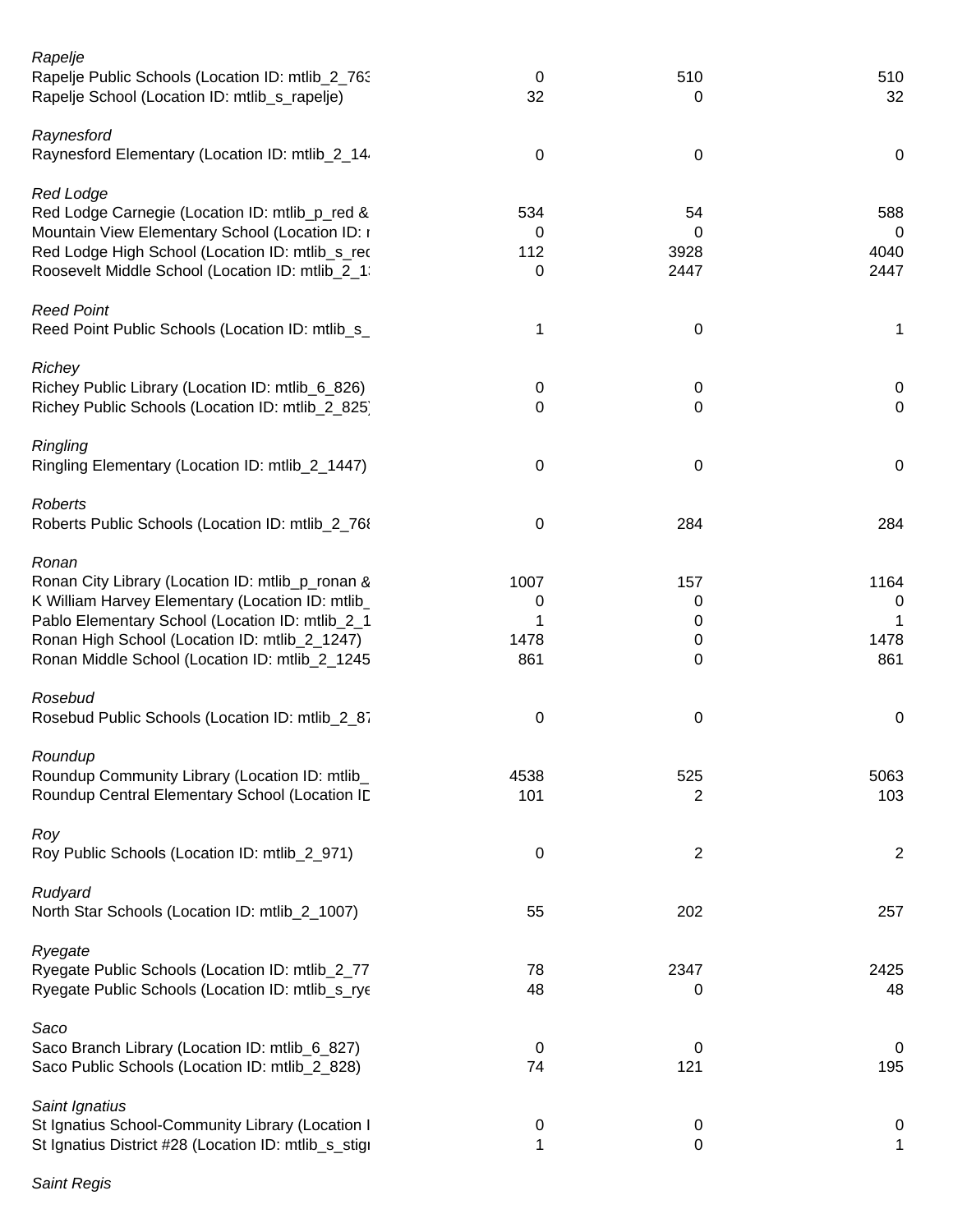| St Regis Branch Library (Location ID: mtlib_6_12<br>St Regis School Library (Location ID: mtlib_2_12                      | 0<br>2393             | 0<br>372         | 0<br>2765        |
|---------------------------------------------------------------------------------------------------------------------------|-----------------------|------------------|------------------|
| Saint Xavier<br>Pretty Eagle Catholic School (Location ID: mtlib_                                                         | $\boldsymbol{0}$      | $\pmb{0}$        | $\mathbf 0$      |
| <b>Sand Coulee</b><br>Centerville School Library (Location ID: mtlib_2_9                                                  | 2271                  | 291              | 2562             |
| <b>Sand Springs</b><br>Big Dry Creek Elementary (Location ID: mtlib_2_<br>Sand Springs Elementary (Location ID: mtlib_2_1 | 0<br>0                | $\mathbf 0$<br>0 | 0<br>$\mathbf 0$ |
| Savage<br>Savage Public Schools (Location ID: mtlib_2_829                                                                 | $\mathbf 0$           | 1                | 1                |
| Scobey                                                                                                                    |                       |                  |                  |
| Daniels County Library (Location ID: mtlib_5_831<br>Scobey Public Schools (Location ID: mtlib_2_830)                      | 87<br>3152            | 55<br>224        | 142<br>3376      |
| Seeley Lake                                                                                                               |                       |                  |                  |
| Seeley Lake Branch Library (Location ID: mtlib_6                                                                          | 0                     | 0                | 0                |
| Seeley Lake Public School (Location ID: mtlib_2_                                                                          | 2                     | 361              | 363              |
| Seeley Lake School District #34 (Location ID: mtl<br>Seeley Swan High School (Location ID: mtlib_2_                       | $\overline{2}$<br>195 | 0<br>0           | 2<br>195         |
|                                                                                                                           |                       |                  |                  |
| Shawmut                                                                                                                   |                       |                  |                  |
| Shawmut Elementary Library (Location ID: mtlib_                                                                           | $\mathbf 0$           | 0                | $\mathbf 0$      |
| Shelby                                                                                                                    |                       |                  |                  |
| Toole County Library (Location ID: mtlib_p_toole                                                                          | 15                    | 1                | 16               |
| Shelby Elementary School Library (Location ID: n                                                                          | 34                    | $\mathbf 0$      | 34               |
| Shelby Junior and Senior High School Li (Locatio                                                                          | 68                    | 0                | 68               |
| Shepherd                                                                                                                  |                       |                  |                  |
| Shepherd Elementary Library (Location ID: mtlib                                                                           | 0                     | 0                | $\Omega$         |
| Shepherd Public Schools (Location ID: mtlib_2_7                                                                           | 4520                  | 617              | 5137             |
| Shepherd School District #37 (Location ID: mtlib_                                                                         | 39                    | 0                | 39               |
| Sheridan                                                                                                                  |                       |                  |                  |
| Sheridan Public Library (Location ID: mtlib_5_114                                                                         | 857                   | 0                | 857              |
| Sheridan Public Schools (Location ID: mtlib_2_11                                                                          | 193                   | 0                | 193              |
| Sidney                                                                                                                    |                       |                  |                  |
| Sidney Public Library (Location ID: mtlib_p_sidne                                                                         | 429                   | 19               | 448              |
| Brorson Elementary (Location ID: mtlib_2_1449)                                                                            | 88                    | 3                | 91               |
| Rau Elementary School (Location ID: mtlib_2_83                                                                            | 0                     | 0                | 0                |
| Sidney Elementary School (Location ID: mtlib_2_                                                                           | 2002                  | 236              | 2238             |
| Sidney High School (Location ID: mtlib_2_832)<br>Sidney Middle School Library (Location ID: mtlib_                        | 3502<br>0             | 93<br>465        | 3595<br>465      |
| Sidney School District (Location ID: mtlib_s_sidn(                                                                        | 344                   | 0                | 344              |
| <b>Simms</b>                                                                                                              |                       |                  |                  |
| Simms High School (Location ID: mtlib_2_977)                                                                              | 284                   | 1                | 285              |
| Somers                                                                                                                    |                       |                  |                  |
| Lakeside Elementary School (Location ID: mtlib_)                                                                          | 2                     | 2                |                  |
| Somers Public Schools (Location ID: mtlib_2_13(                                                                           | $\pmb{0}$             | 146              | 146              |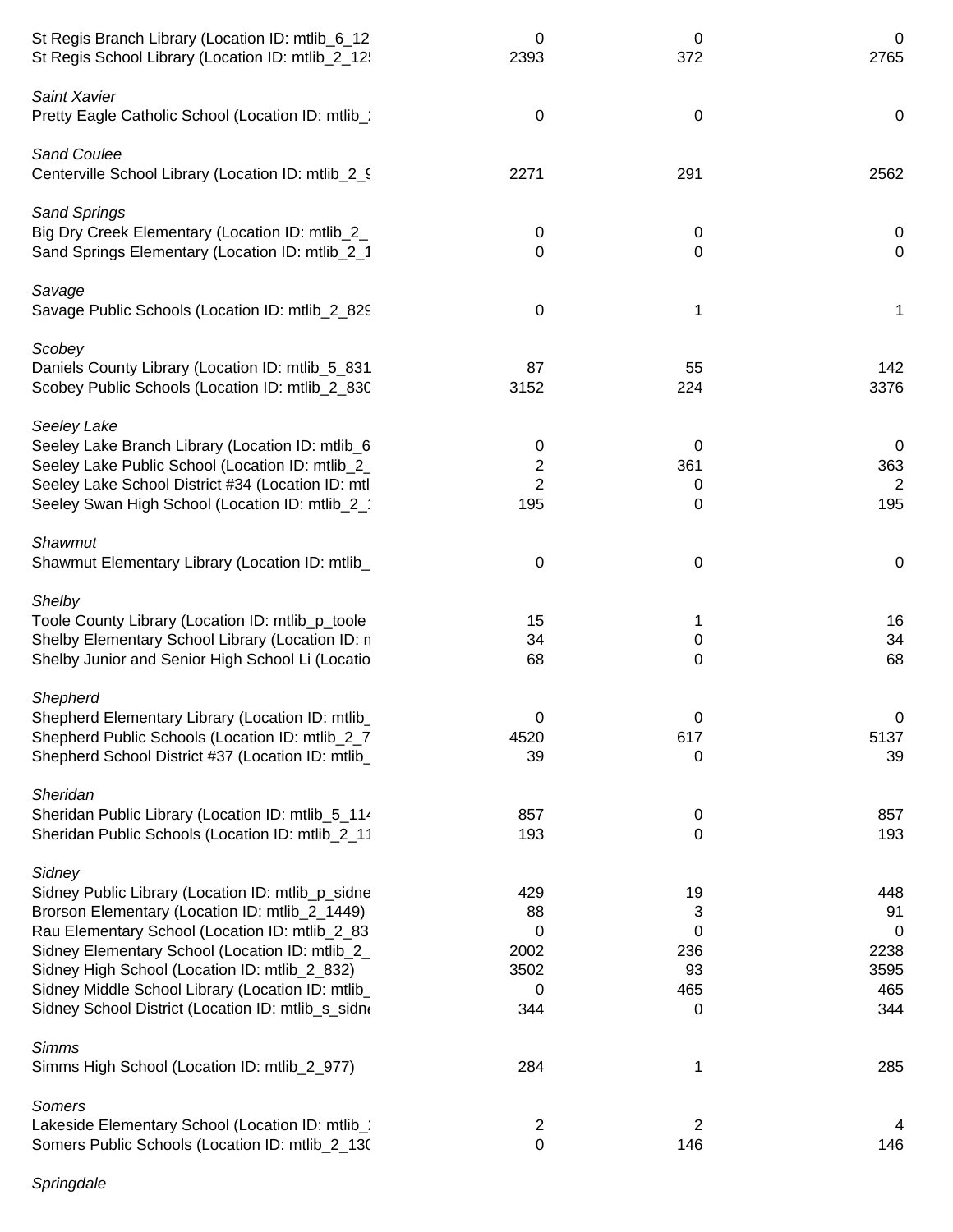| Springdale School Library (Location ID: mtlib_2_                      | $\Omega$ | 0    | $\mathbf 0$ |
|-----------------------------------------------------------------------|----------|------|-------------|
| Stanford<br>Judith Basin County Free Library (Location ID: m          | 592      | 38   | 630         |
| Stanford Public Schools Library (Location ID: mtli                    | 0        | 0    | $\Omega$    |
| Stevensville                                                          |          |      |             |
| North Valley Public Library (Location ID: mtlib_5_                    | 9        | 60   | 69          |
| Lone Rock Elementary School (Location ID: mtlib                       | 306      | 17   | 323         |
| Stevensville High School (Location ID: mtlib_2_1:                     | 0        | 1450 | 1450        |
| Stevensville K-6 Elementary (Location ID: mtlib_2                     | 0        | 0    | $\Omega$    |
| Stevensville Middle School (Location ID: mtlib_2_                     | $\Omega$ | 0    | $\Omega$    |
| <b>Sun River</b>                                                      |          |      |             |
| Sun River Middle School Library (Location ID: mt                      | 0        | 0    | $\Omega$    |
| Sun River Valley Schools (Location ID: mtlib_s_s<br>note: same place? | 51       | 0    | 51          |
| <b>Sunburst</b>                                                       |          |      |             |
| North Toole County Library (Location ID: mtlib_6                      | 0        | 0    | 0           |
| North Toole County High School (Location ID: mt                       | 1281     | 36   | 1317        |
| Sunburst Public Schools Library (Location ID: mtl                     | 0        | 0    | 0           |
| Superior                                                              |          |      |             |
| Mineral County Public Library (Location ID: mtlib                     | 0        | 0    | 0           |
| Superior Elementary School (Location ID: mtlib_2                      | 0        | 0    | 0           |
| Superior Public School Library K-12 (Location ID:                     | 0        | 4499 | 4499        |
| Swan Lake                                                             |          |      |             |
| Swan Lake Public Library (Location ID: mtlib_7_1                      | 0        | 0    | $\Omega$    |
| Salmon Prairie School Library (Location ID: mtlib                     | 0        | 0    | 0           |
| Swan Lake - Salmon Prairie Elem (Location ID: n                       | 428      | 669  | 1097        |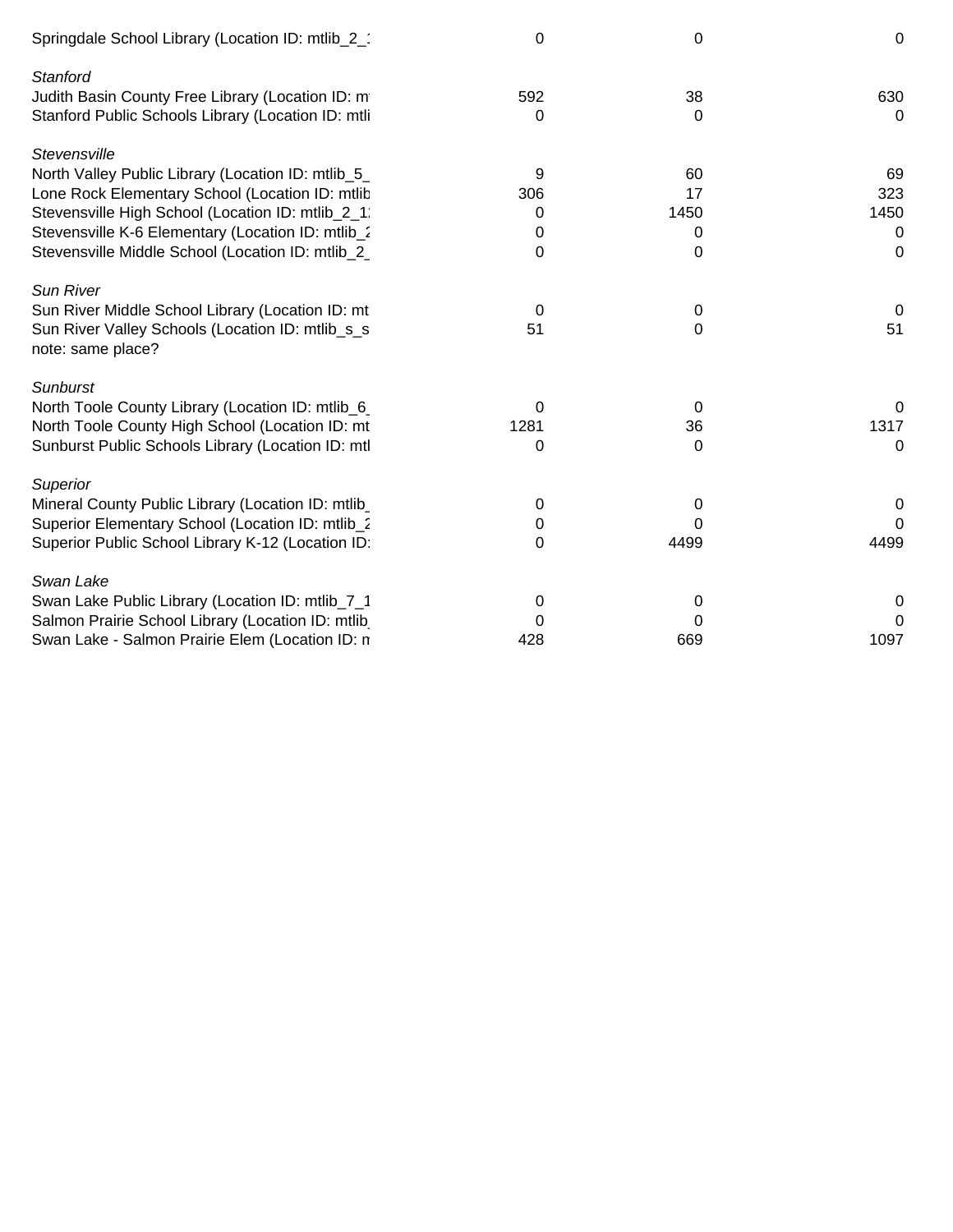For July 1, 2007 through August 31, 2008

| <b>Community/Library</b>                                                                                   | In House Usage    | <b>Remote Usage</b>        | <b>Total Usage</b>         |
|------------------------------------------------------------------------------------------------------------|-------------------|----------------------------|----------------------------|
| Terry                                                                                                      |                   |                            |                            |
| Prairie County Library (Location ID: mtlib_5_880)<br>Terry Public Schools Library (Location ID: mtlib_2_87 | 37<br>$\mathbf 0$ | $\mathbf 1$<br>$\mathbf 0$ | 38<br>$\mathbf 0$          |
|                                                                                                            |                   |                            |                            |
| <b>Thompson Falls</b>                                                                                      |                   |                            |                            |
| Thompson Falls Public Library (Location ID: mtlib_5_                                                       | 388               | 219                        | 607                        |
| Thompson Falls Elementary School Librar (Location I                                                        | 0                 | 0                          | $\mathbf 0$                |
| Thompson Falls High School (Location ID: mtlib_2_1)                                                        | 861               | 34                         | 895                        |
| Thompson Falls Junior High School Lib (Location ID:                                                        | 37                | 0                          | 37                         |
|                                                                                                            |                   |                            |                            |
| <b>Three Forks</b><br>Three Forks Community Library (Location ID: mtlib_p                                  | 355               | 0                          | 355                        |
| Three Forks Public Schools (Location ID: mtlib_2_114                                                       | 0                 | 8283                       | 8283                       |
|                                                                                                            |                   |                            |                            |
| Townsend                                                                                                   |                   |                            |                            |
| Broadwater School & Community Library (Location ID                                                         | 5353              | 0                          | 5353                       |
|                                                                                                            |                   |                            |                            |
| Trego                                                                                                      |                   |                            |                            |
| Trego Elementary School Library (Location ID: mtlib_                                                       | 0                 | 0                          | 0                          |
|                                                                                                            |                   |                            |                            |
| <b>Trout Creek</b>                                                                                         |                   |                            |                            |
| Trout Creek Elementary School Library (Location ID:                                                        | $\mathbf 0$       | 0                          | $\mathsf 0$                |
|                                                                                                            |                   |                            |                            |
| <b>Troy</b>                                                                                                |                   |                            |                            |
| Troy Branch Library (Location ID: mtlib_6_1309)<br>McCormick Elementary (Location ID: mtlib_2_1451)        | 0<br>0            | 0<br>0                     | $\mathbf 0$<br>$\mathbf 0$ |
| Sylvanite School Library (Location ID: mtlib_2_1311)                                                       | 1                 | 0                          | -1                         |
| Troy Public Schools (Location ID: mtlib_2_1310)                                                            | 95                | 0                          | 95                         |
| Yaak Elementary Library (Location ID: mtlib_2_1454)                                                        | 11                | 0                          | 11                         |
|                                                                                                            |                   |                            |                            |
| Turner                                                                                                     |                   |                            |                            |
| Turner Public Schools (Location ID: mtlib_2_1022)                                                          | 70                | 7277                       | 7347                       |
| <b>Twin Bridges</b>                                                                                        |                   |                            |                            |
| Twin Bridges Public Library (Location ID: mtlib_5_115                                                      | 86                | 0                          | 86                         |
| Twin Bridges Public Schools (Location ID: mtlib_2_11                                                       | 5246              | 1268                       | 6514                       |
|                                                                                                            |                   |                            |                            |
| Ulm                                                                                                        |                   |                            |                            |
| Ulm Public School Library (Location ID: mtlib_2_983)                                                       | $\boldsymbol{0}$  | 0                          | $\mathsf 0$                |
|                                                                                                            |                   |                            |                            |
| Valier<br>Valier Public Library (Location ID: mtlib_5_985)                                                 | 45                | 0                          | 45                         |
| Valier Public Schools Library (Location ID: mtlib_2_98                                                     | 0                 | 0                          | $\mathbf 0$                |
|                                                                                                            |                   |                            |                            |
| Vaughn                                                                                                     |                   |                            |                            |
| Vaughn Public Schools Library (Location ID: mtlib_2_                                                       | 0                 | 0                          | 0                          |
|                                                                                                            |                   |                            |                            |
| Victor                                                                                                     | 2277              |                            | 2277                       |
| Victor Public Schools (Location ID: mtlib_2_1264)<br>Victor School District (Location ID: mtlib_s_victor)  |                   | 0<br>$\Omega$              |                            |
|                                                                                                            |                   |                            |                            |
| Vida                                                                                                       |                   |                            |                            |
| Vida Elementary Library (Location ID: mtlib_2_1457)                                                        | 0                 | 0                          | 0                          |
|                                                                                                            |                   |                            |                            |
| Virginia City                                                                                              |                   |                            |                            |
| Thompson-Hickman County Library (Location ID: mtli                                                         | 85                | 18                         | 103                        |
| Volborg                                                                                                    |                   |                            |                            |
| South Stacey Elementary Library (Location ID: mtlib_                                                       | 0                 | $\pmb{0}$                  | 0                          |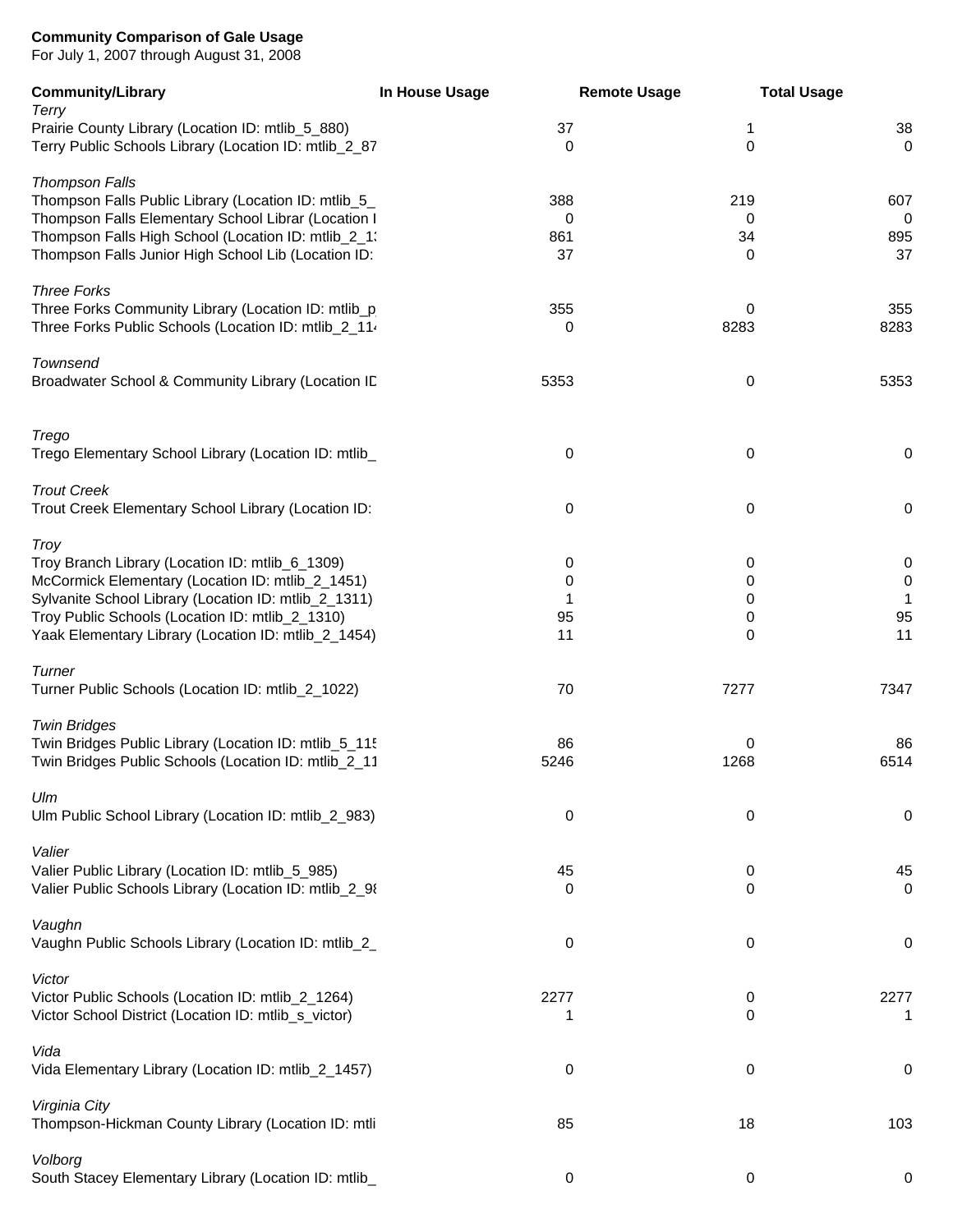| <b>West Glacier</b><br>West Glacier Elementary School Library (Location ID:                                                                                                                                                                                                                     | 0                            | 0                     | 0                                         |
|-------------------------------------------------------------------------------------------------------------------------------------------------------------------------------------------------------------------------------------------------------------------------------------------------|------------------------------|-----------------------|-------------------------------------------|
| <b>West Yellowstone</b><br>West Yellowstone Public Library (Location ID: mtlib_5<br>West Yellowstone Public Schools Library (Location ID                                                                                                                                                        | 32<br>262                    | 102<br>20             | 134<br>282                                |
| Westby<br>Westby Public Schools (Location ID: mtlib_2_839)                                                                                                                                                                                                                                      | 0                            | 0                     | 0                                         |
| <b>White Sulphur Springs</b><br>Meagher County City Library (Location ID: mtlib_5_1)<br>White Sulphur Springs Public Schools (Location ID: n                                                                                                                                                    | 108<br>0                     | 85<br>1               | 193<br>1                                  |
| Whitefish<br>Whitefish Branch Library (Location ID: mtlib_6_1318)<br>Bissell Public Schools (Location ID: mtlib_2_1314)<br>Muldown Elemenary School (Location ID: mtlib_2_13<br>Whitefish Central School Library (Location ID: mtlib_2<br>Whitefish High School Library (Location ID: mtlib_2_1 | 6<br>0<br>52<br>278<br>14876 | 0<br>0<br>0<br>0<br>0 | 6<br>$\overline{0}$<br>52<br>278<br>14876 |
| Whitehall<br>Whitehall Community Library (Location ID: mtlib_6_1<br>Whitehall Elementary/Middle School Lib (Location ID:<br>Whitehall High School (Location ID: mtlib_2_1527)                                                                                                                   | 42<br>0<br>1810              | 0<br>0<br>290         | 42<br>$\mathbf 0$<br>2100                 |
| Whitewater<br>Whitewater Public Schools Library (Location ID: mtlib                                                                                                                                                                                                                             | 0                            | 0                     | 0                                         |
| Whitlash<br>Whitlash Elementary Library (Location ID: mtlib_2_14                                                                                                                                                                                                                                | 0                            | 0                     | 0                                         |
| Wibaux<br>Wibaux Public Library (Location ID: mtlib_5_882)<br>Wibaux Public Schools (Location ID: mtlib_2_881)                                                                                                                                                                                  | 1201                         | 0<br>19               | 1220                                      |
| <b>Willow Creek</b><br>Willow Creek Public Schools Library (Location ID: mtl                                                                                                                                                                                                                    | 1041                         | 17                    | 1058                                      |
| Wilsall<br>Shields Valley Public Schools (Location ID: mtlib_2_7                                                                                                                                                                                                                                | 0                            | 58                    | 58                                        |
| Winfred<br>Dorothy Asbjornson Community Library (Location ID:<br>Winifred Public Schools (Location ID: mtlib_2_987)<br>Winifred School District (Location ID: mtlib_s_winifred                                                                                                                  | 0<br>2774<br>1               | 16<br>0<br>0          | 16<br>2774<br>1                           |
| Winnett<br>Petroleum County Community Library (Location ID: m                                                                                                                                                                                                                                   | 248                          | 529                   | 777                                       |
| Wisdom<br>Wisdom Elementary School Library (Location ID: mtlil                                                                                                                                                                                                                                  | 585                          | $\overline{2}$        | 587                                       |
| <b>Wise River</b><br>Wise River Elementary Library (Location ID: mtlib_2_                                                                                                                                                                                                                       | 0                            | 0                     | 0                                         |
| <b>Wolf Creek</b><br>Auchard Creek Elementary (Location ID: mtlib_2_146<br>Wolf Creek Elementary (Location ID: mtlib_2_1366)                                                                                                                                                                    | 0<br>0                       | 0<br>0                | 0<br>0                                    |
| <b>Wolf Point</b><br>Roosevelt County Library (Location ID: mtlib_5_794)<br>Frontier Elementary School (Location ID: mtlib_2_792                                                                                                                                                                | 201<br>0                     | 16<br>$\mathbf 0$     | 217<br>$\mathbf 0$                        |